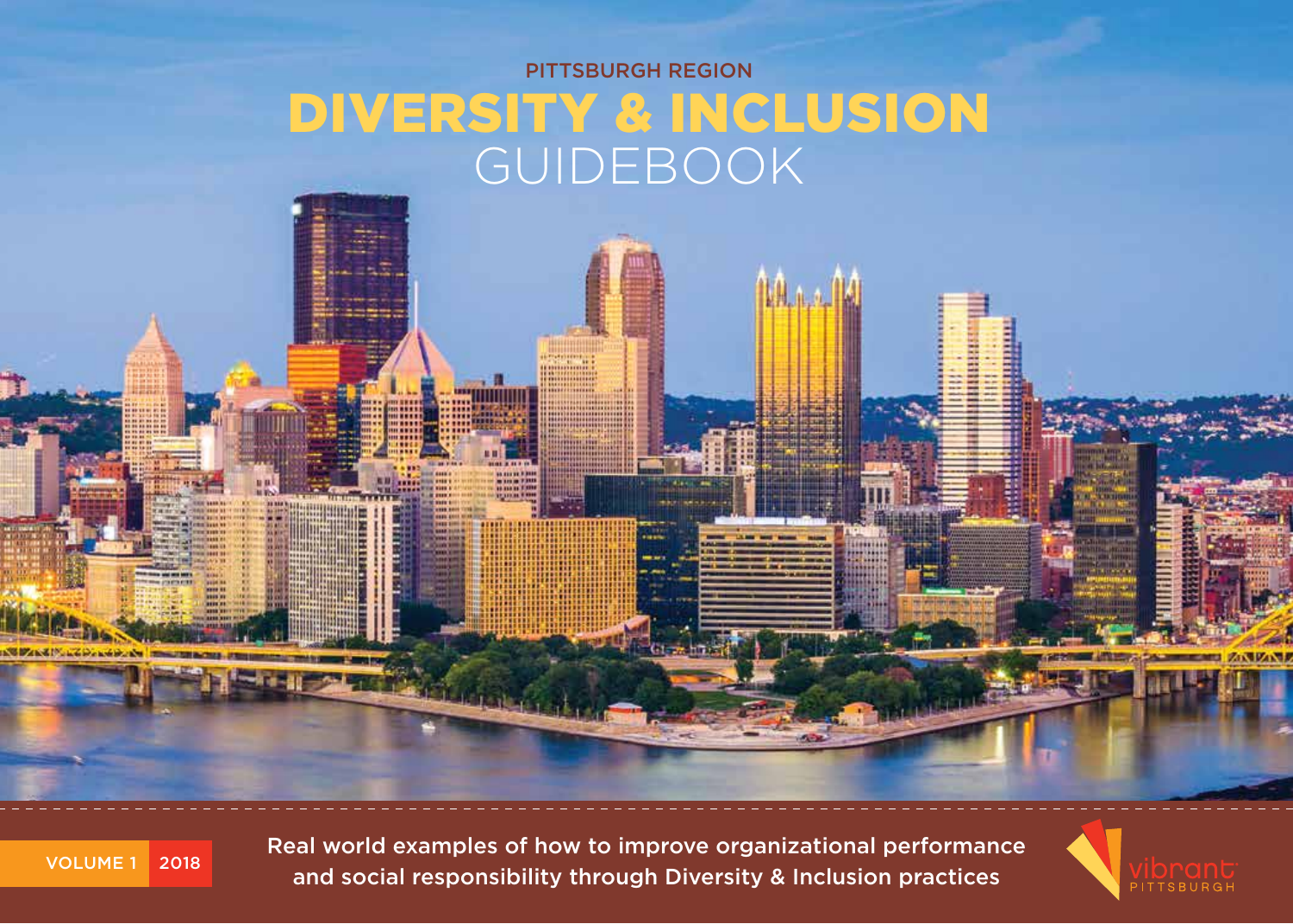IN TODAY'S BUSINESS CLIMATE, diversity and inclusion are essential components of a positive, productive workforce. Strong diversity and inclusion initiatives are quickly becoming the backbone of today's successful organizations, and are driving the future of tomorrow.

This guidebook categorizes diversity and inclusion best practices via Workforce, Marketplace and Workplace, and have aligned them with the Global Diversity and Inclusion Benchmarks: Standards for Organizations Around the World. • Compensation

Identified by 95 expert panelists around the world, the Global Diversity & Inclusion Benchmarks (GDIB) is free for anyone

to use. With permission, Vibrant Pittsburgh provides the GDIB as the foundation of our Diversity and Inclusion Guidebook. We understand that best practices impact and influence one another and, as reflected in **INTERNAL EXTERNAL** the GDIB model, diversity and inclusion work is **Listen to &** interconnective and systemic in nature. **Serve Society** 

> We encourage continued high-quality diversity and inclusion efforts, as well as further collaboration between and among our organizations. We look forward to more regional progress and best practices sharing for our future volumes.

Global Diversity & Inclusion Benchmarks

**BRIDGING** 

**Align & Connect** 

• Assessment

• Communications · Sustainability **FOUNDATION Drive the Strategy** • Vision • Leadership • Structure

 $\bullet$  Social Responsibility

Products &

• Marketing

Supplier Diversity

**Services** 

From Global Diversity and Inclusion Benchmarks: Standards for Organizations Around the World © 2017 Julie O'Mara and Alan Richter. Used with permission. All Rights Reserved. www.centreforglobalinclusion.org.

Attract &

**Retain People**  $\bullet$  Recruitment 8

**Development** 

• Benefits

• Learning





Vibrant Pittsburgh's mission is to build a thriving and inclusive Pittsburgh region by attracting, retaining and elevating a diversity of talent.

VibrantPittsburgh.org | 707 Grant Street, Suite 2305 | Pittsburgh, PA 15219 | info@vibrantpittsburgh.org | 412-281-8600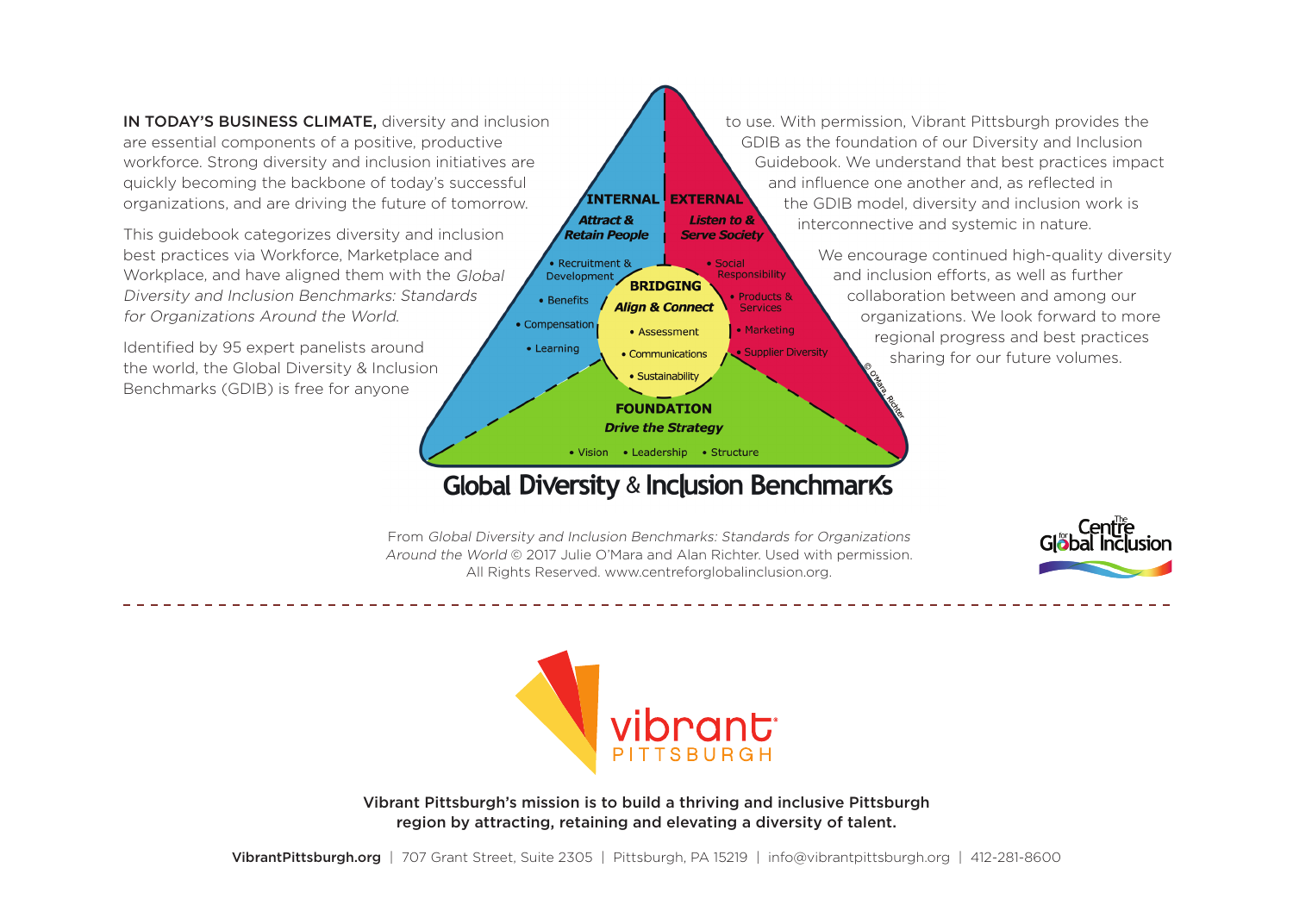DIVERSITY AND INCLUSION are worldwide practices that are critical to an organization's success.

Many organizations recognize the value of inclusive practices and their ability to aid in the growth and engagement of a diverse workforce, but lack the direction to execute these practices.

Vibrant Pittsburgh is pleased to present its first Diversity & Inclusion Practices Guide Volume 1. This guide provides examples of how organizations in the Pittsburgh region are implementing and measuring diversity and inclusion practices.

Thank you to all of the organizations that understand that diversity and inclusion can positively shape their workforce, workplace and marketplace, and who have generously

agreed to share their practices. We have a long history of organizations coming together to address challenges and advance the aspirations of the Greater Pittsburgh Area. This guide is a continuation of that tradition.

It is our goal to make this publication the first in an ongoing series, allowing us to continuously share promising practices and fresh, innovative ideas. We hope the sharing of this information will further our extraordinary regional transformation, and showcase the journey that Pittsburgh region employers have undertaken to position this region as one of the most welcoming and inclusive for talent of all backgrounds.



DR. QUINTIN BULLOCK SUNIL WADHWANI

Vibrant Pittsburgh Board of Directors Co-Chairs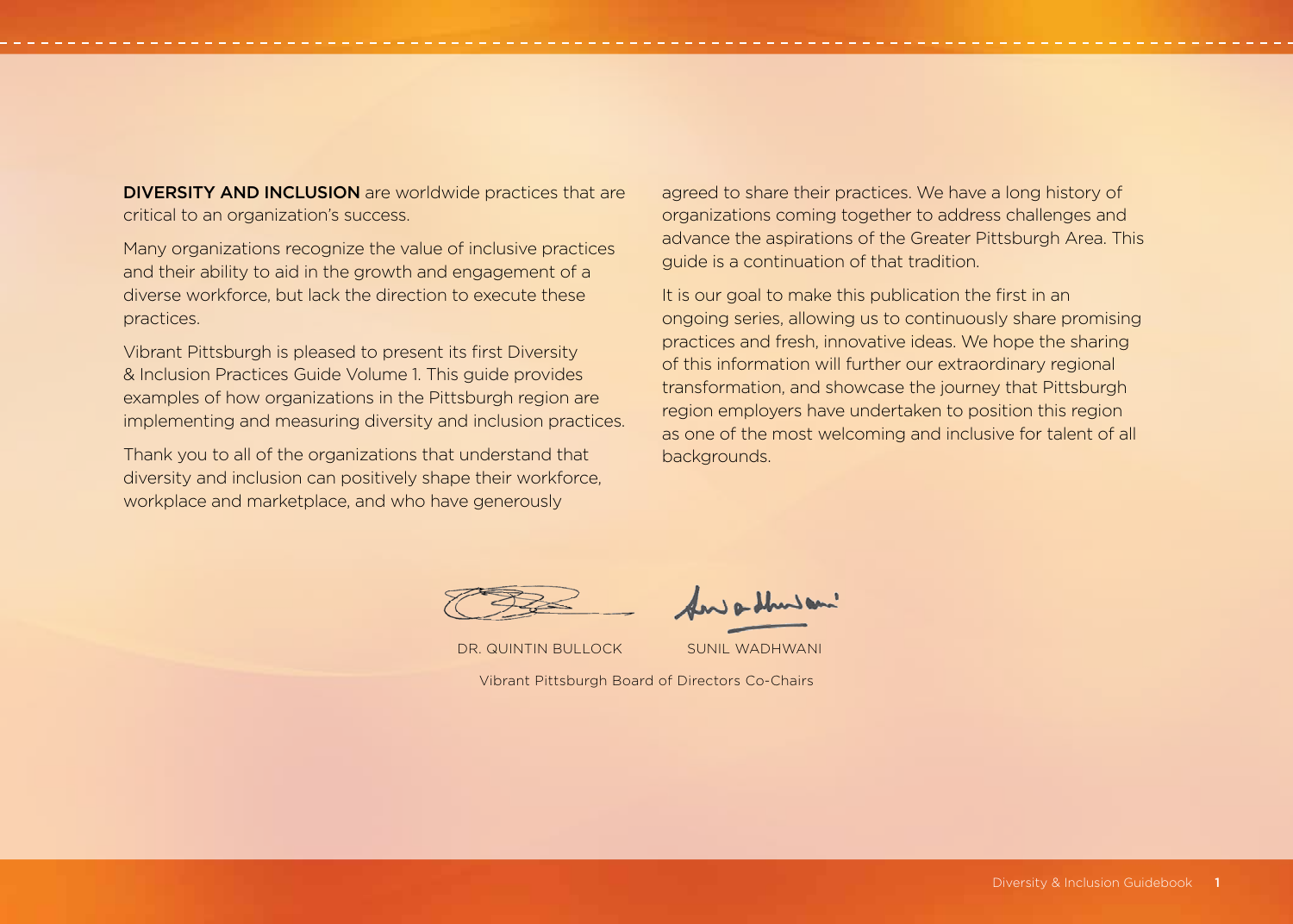AFTER A 2012 CONVENING of the Corporate Equity and Inclusion Roundtable, Pittsburgh-based chief diversity officers and other leaders who were responsible for driving diversity and inclusion in their organizations met to explore how they could help create more equitable and inclusive workplaces throughout the Pittsburgh region. In 2013, the Greater Pittsburgh Diversity & Inclusion Forum began convening quarterly—sharing practices, examining regional workplace diversity and inclusion issues, and exploring ways to support one another. Our mission is to influence organizations to prioritize diversity and inclusion as strategic imperatives by attracting, enabling, engaging and retaining diverse people who will thrive in the Pittsburgh region. Over the years we have partnered with Vibrant Pittsburgh to study and share information that ensures we see and realize the value of more diverse and inclusive organizations in the Pittsburgh region.

Once again, the Greater Pittsburgh Diversity & Inclusion Forum is pleased to partner with Vibrant Pittsburgh, highlighting exceptional diversity and inclusion best practices executed by Pittsburgh's growing and evolving organizations. Our willingness to work together to pursue great opportunities, tackle big challenges and share lessons learned is one of our region's greatest strengths. It is why Pittsburgh has become the destination for some of the world's most innovative and forward-thinking institutions. It is why we are employing the best practice of "sharing best practices between and among organizations." Categorized by workplace, workforce and marketplace and in alignment with the Global Diversity and Inclusion Benchmarks (www.centreforglobalinclusion.org) — this report is provided to promote, duplicate and further

successes for all of our organizations. We encourage you to explore the report, visit participating organizations' websites, and employ best practices accordingly.

Mm. Dine

Co-Chairs, Pittsburgh Region Diversity & Inclusion Forum MONA DINE ANTHONY G. ROBINS, PH.D.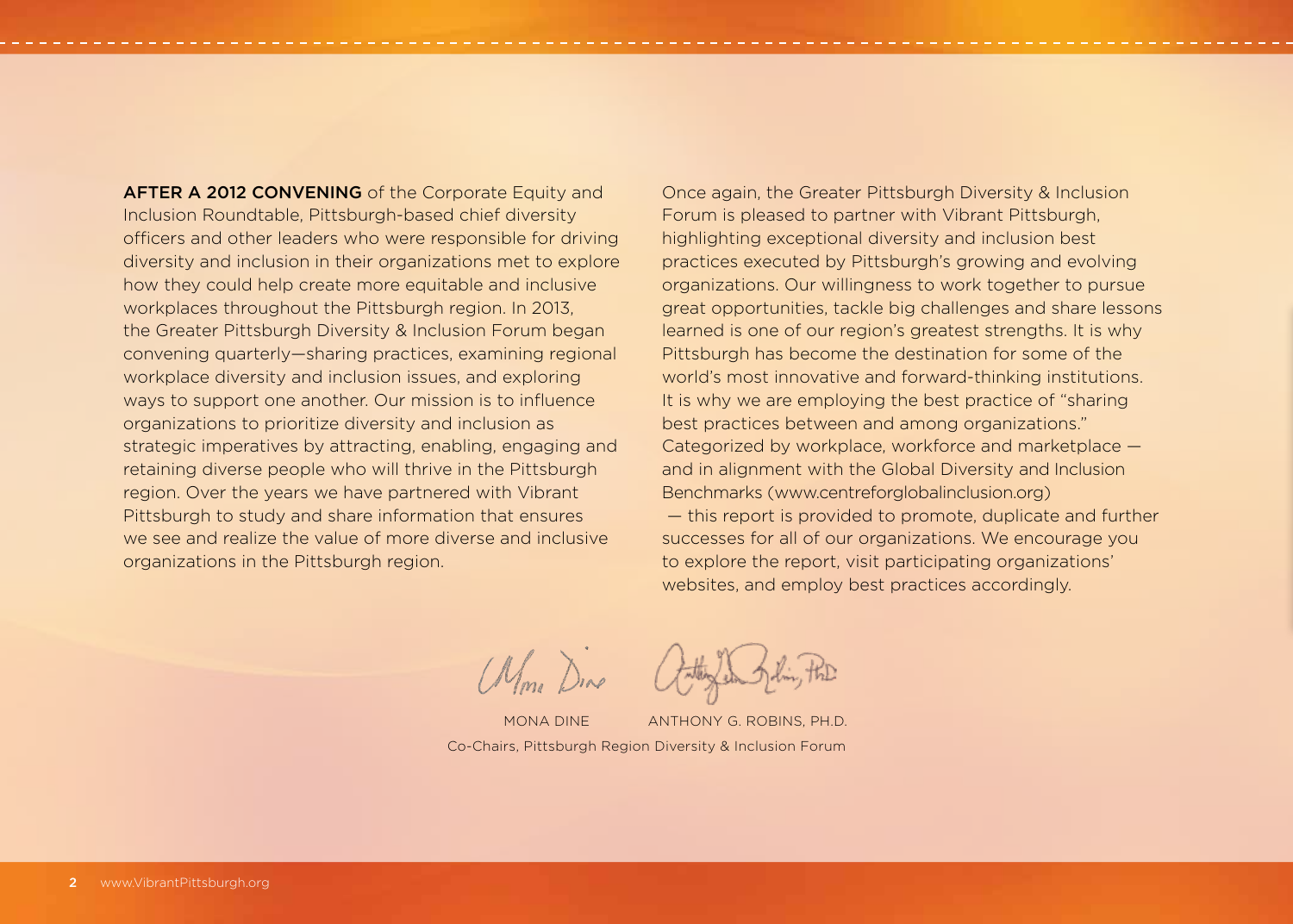# WORKFORCE/INTERNAL

### How to Attract and Retain People:

- Ensure that diversity and inclusion are integrated into recruitment, talent development, advancement and retention.
- Achieve work-life integration and flexibility.
- Ensure that job design and classification are unbiased, and compensation is equitable.
- Educate leaders and employees so they have a high level of diversity and inclusion competence.

From Global Diversity and Inclusion Benchmarks: Standards for Organizations Around the World @ 2017 Julie O'Mara and Alan Richter. Used with permission. All Rights Reserved.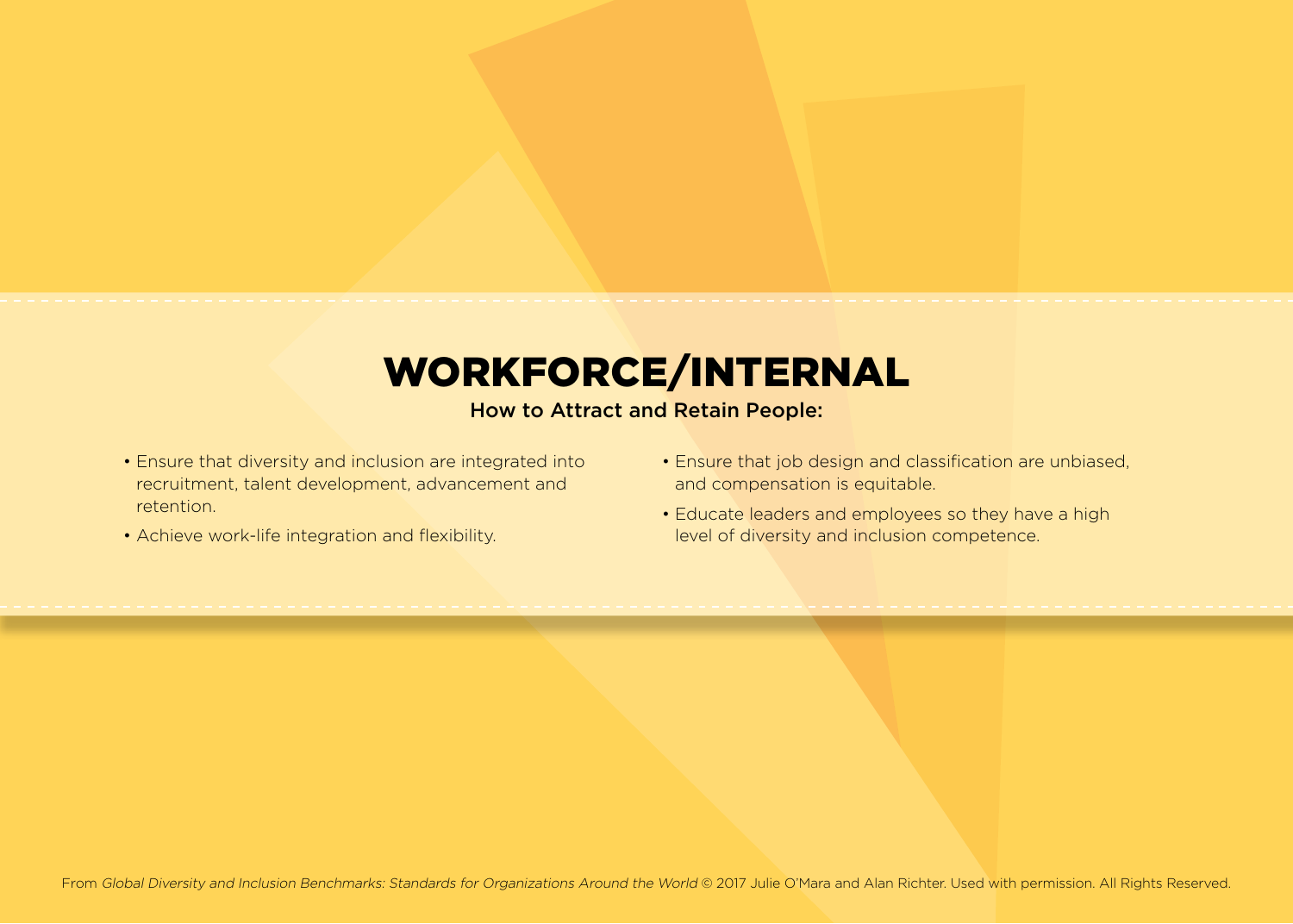# WORKFORCE/INTERNAL



"Your ability to **attract and** engage people of all ages, cultures, backgrounds and types is paramount to your business success."

Bersin, Josh. Why Diversity and Inclusion Will Be a Top Priority for 2016, Forbes.com, Dec. 6, 2015. (Bersin by Deloitte 2015 High Impact Talent Management research)

## UPMC

#### Diversity and Inclusion Learning

UPMC facilitates Learning Forums, tools and resources that can be integrated into day-to-day practices to ensure behavioral change that produces desired outcomes. The Diversity and Inclusion curriculum of these forums is comprised of three learning pillars: Dignity and Respect, Cultural Awareness and Unconscious Bias. Learning within each pillar is designed to increase the awareness, skills and behaviors of the workforce, and to instill best practices in the delivery of patient care, servicing of customers, and a workforce that is both diverse and inclusive. UPMC developed Rising Patient Population specific forums based on preliminary research of demographic data from the state of PA and patient data collected from UPMC hospitals. Learning Forums include workshops, eLearning and web-based experiences, and are offered at every level of UPMC's workforce.

Measurement: In-person unconscious bias workshops are offered to various professions within the organization, including executives and HR staff. Nearly 87 percent of the workforce completed online learning specific to unconscious bias. Success is tracked through metrics that quantify how unconscious bias impedes workforce and care delivery practices. Assessment of employee surveys and feedback are used to ensure learning objectives are achieved.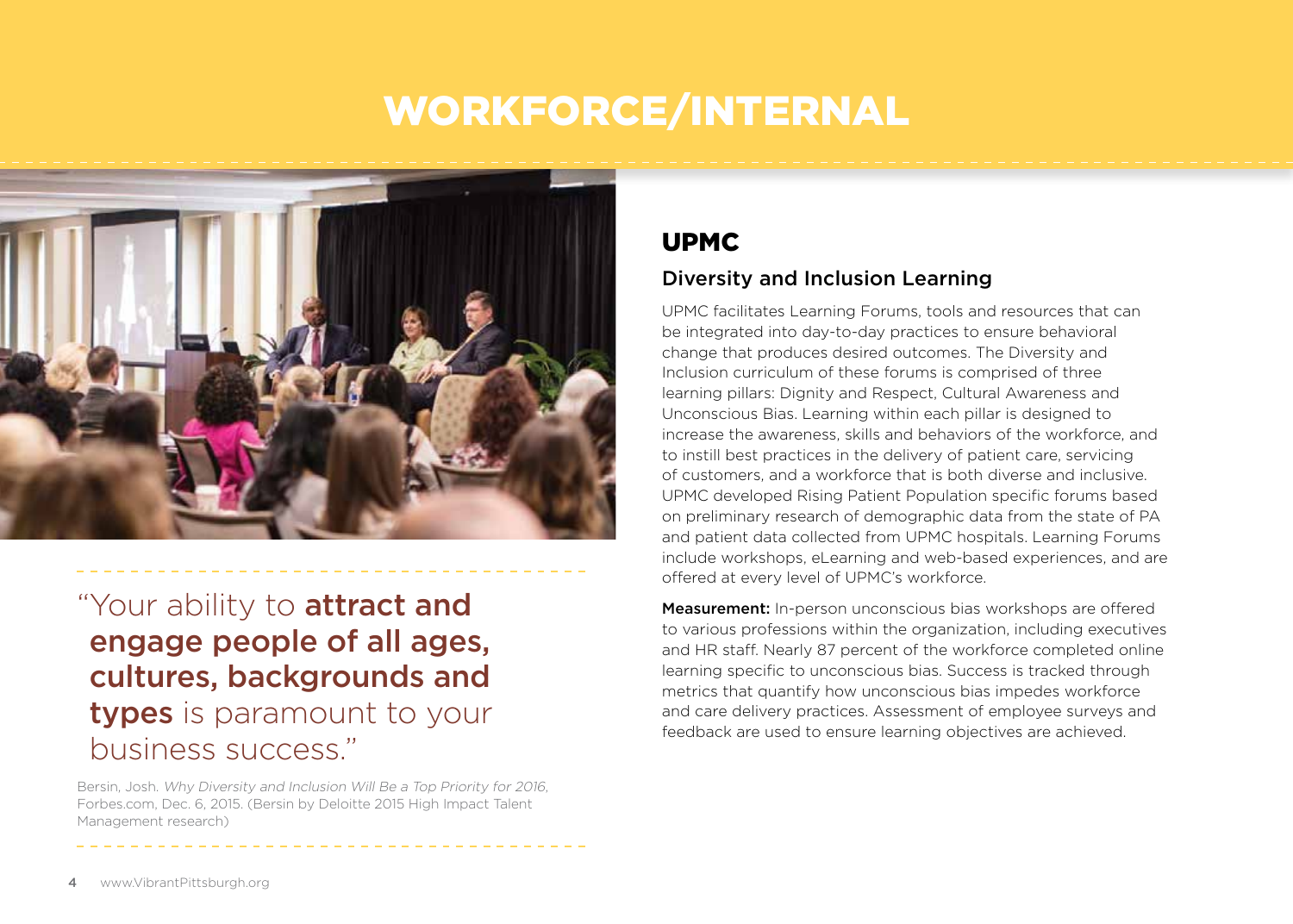## UPMC

### Executive Workforce Demographics

UPMC has initiated strategies to increase representation of women and people of color in executive roles by FY2021. These strategies will require:

- the identification and development of top, diverse talent within the organization, establishing a pipeline of diverse leaders prepared to ascend into executive roles; and
- the identification, recruitment and subsequent retention of top external leadership talent.

Measurement: Success will be determined by actual diverse hires at the executive level.

# PNC Financial Services

#### Employee Business Resource Groups

PNC brings diversity and inclusion to life through its Employee Business Resource Groups (EBRGs), a grassroots effort created by PNC employees. These groups provide opportunities for their members to network, learn from one another, and develop personally and professionally. Each group consists of employees who typically share a common dimension of diversity, such as heritage, gender, sexual orientation, etc.; however, each group is open to all employees regardless of their affinity. The EBRG initiative consists of 10 groups, within 68 chapters. More than 30 percent of eligible employees participate in the initiative.

Each of the 68 chapters sets annual objectives in three major areas supporting PNC's workforce, workplace and marketplace. Those chapters that demonstrate exceptional impact in creating an inclusive culture are recognized at an annual diversity and inclusion conference. Continued to a continued of the continued of the continued of the continued continued on the continued

Senior executives serve as local and executive sponsors for EBRGs, which provide members with the opportunity to work closely with them on issues related to their program initiatives and business opportunities in their respective markets.

PNC also leverages its EBRG initiative to help advance recruiting strategies to help attract a wide range of diverse candidates such as veterans and individuals with disabilities.

Measurement: As part of its recruiting efforts, PNC attracts highly qualified talent into each line of business/staff function through full-time development programs and summer internships. In 2017, PNC planned and attended hundreds of on-campus events and national diversity conferences, hosted its own recruiting summits and leveraged 50+ partnerships with colleges and universities across the country.

- PNC has ongoing relationships with ASCEND Pan-Asian Leaders organization, the National Black MBA Association and the Association of Latino Professionals of America, to name a few.
- To date in 2017, PNC has participated in 29 career fairs and other events that connect PNC to military, LGBTQ, female and Latino talent.
- EBRGs provide referrals for open positions, participate in recruiting events and assist managers in getting the right individuals in the right roles to support the business strategy.
- In response to the high unemployment rate among people with disabilities and the emerging talent needs of the company, over the past four years PNC has participated in the American Association for People with Disabilities Disability Mentoring Days and partnered with local high school students to introduce students with disabilities to the banking industry. In addition, a Disability Recruiting Advisory Council helps advance recruiting strategies to support employees with disabilities and their managers.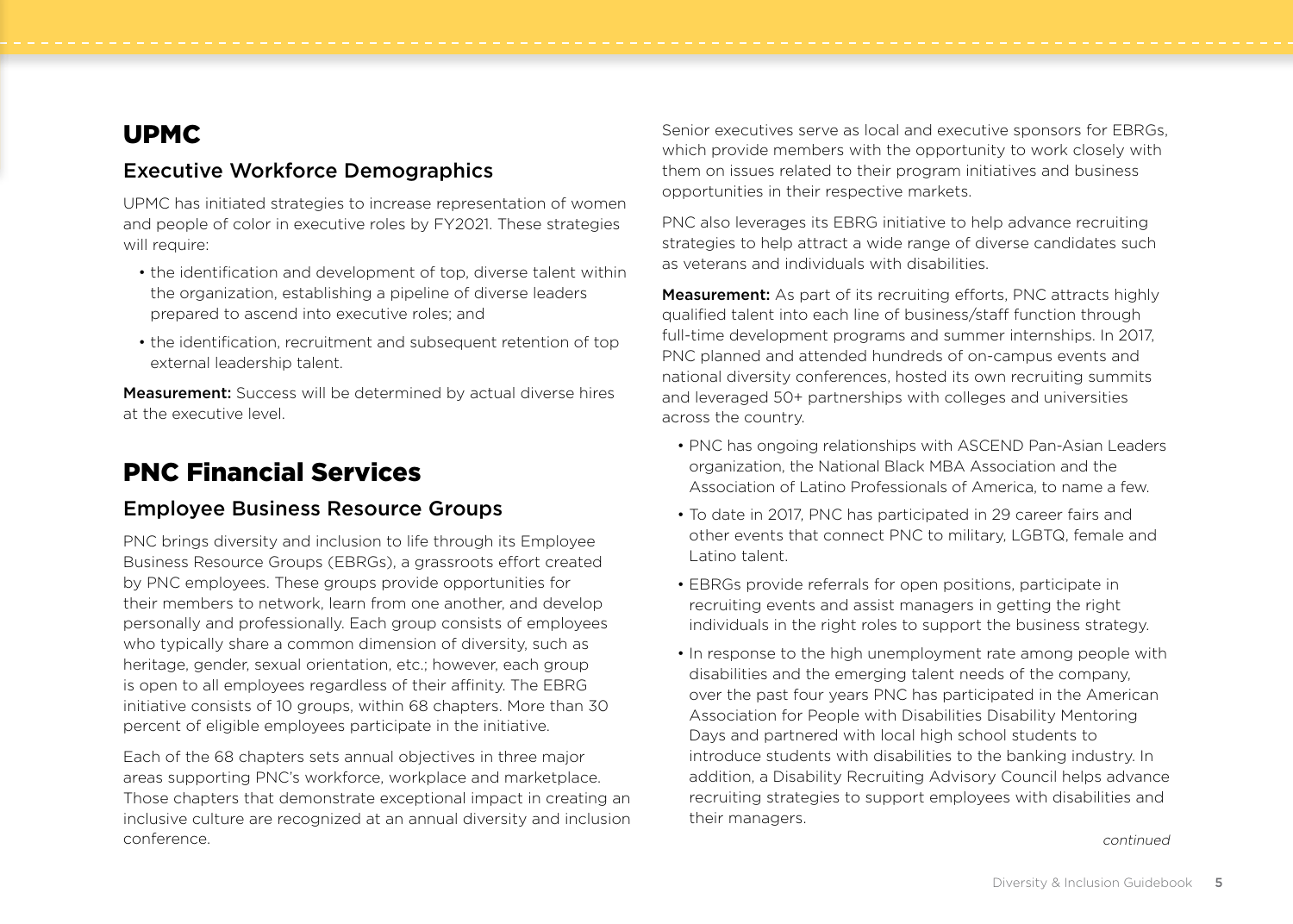- In 2017, EBRG members participated in the Diversity and Inclusion Mentoring Program, which helps employees navigate the corporate culture and build workplace relationships. Employees discuss and set goals related to their career and professional development.
- Data shows a very strong correlation between performance and advancement at PNC, regardless of race, gender, age or other such factors. For example, in 2016, there were no significant differences in promotion rates between white females and people of color males, or white males and people of color females.

## PNC Financial Services

#### Diversity and Inclusion Line of Business Councils

PNC fosters a corporate culture where employees are engaged and feel valued and appreciated for who they are, which motivates them to do their best to drive business results.

PNC regularly conducts employee focus groups that encourage open and inclusive dialogue resulting in insight and recommendations for diversity and inclusion-related workforce, workplace and marketplace initiatives.

PNC's 12 Diversity and Inclusion Line of Business Councils help integrate the company's diversity and inclusion strategic objectives into each council's respective area of business and work to enhance employee recruitment, engagement, development and recognition within respective business lines.

PNC's Diversity and Inclusion Line of Business Councils encourage employees to complete seminars and workshops on Expanded Learning Topics in Diversity and Inclusion, which are intended to spark in-depth conversations on diversity and inclusion and related topics.

A diversity and inclusion refresher course continues to be a part of the annual Ethics and Code of Conduct training that all employees must complete.

PNC's Corporate Diversity Council (CDC) is made up of senior executives across a wide range of business lines who determine strategies for attracting and developing a talented and diverse workforce. Each CDC member serves a three-year term, which includes being an executive or local sponsor of an Employee Business Resource Group (EBRG), a chair of a line of business or an executive leader of a regional council.

#### Measurement:

- PNC's inclusive initiatives and, specifically, its Line of Business Councils, have received numerous corporate awards and recognitions, including eight years as a Gallup Great Workplace award winner for excellence in employee engagement. The Gallup survey is a rigorous measurement survey that requires demonstrated inclusion indicators. The award recognizes that PNC's corporate culture allows individuals to bring their whole self to work, to express opinions and to be respected.
- In 2017, leadership standards were introduced to set clear expectations and hold leaders accountable for behaviors that give PNC a competitive advantage in an ever-changing business environment. The "Includes Intentionally" Leadership Standard specifically defines expectations for managers related to diversity and inclusion.
- The Technology Diversity and Inclusion Line of Business Council's "Reach the Peak" blog campaign successfully used technology to engage employees across its businesses, and was recognized nationally as a Top 25 ERG Diversity Council.
- PNC is consistently recognized for its commitment to diversity and inclusion best practice initiatives. A few recent honors include:
	- Diversity Leaders Award
	- Best Place to Work for LGBT Equality
	- Top 25 U.S. ERG and Diversity Councils
	- Top 25 Military Friendly Supplier Diversity
	- 2020 Women on Boards, Winning "W" Company
	- Top 50 Companies for Executive Women
	- Top Corporation for Disability Owned Businesses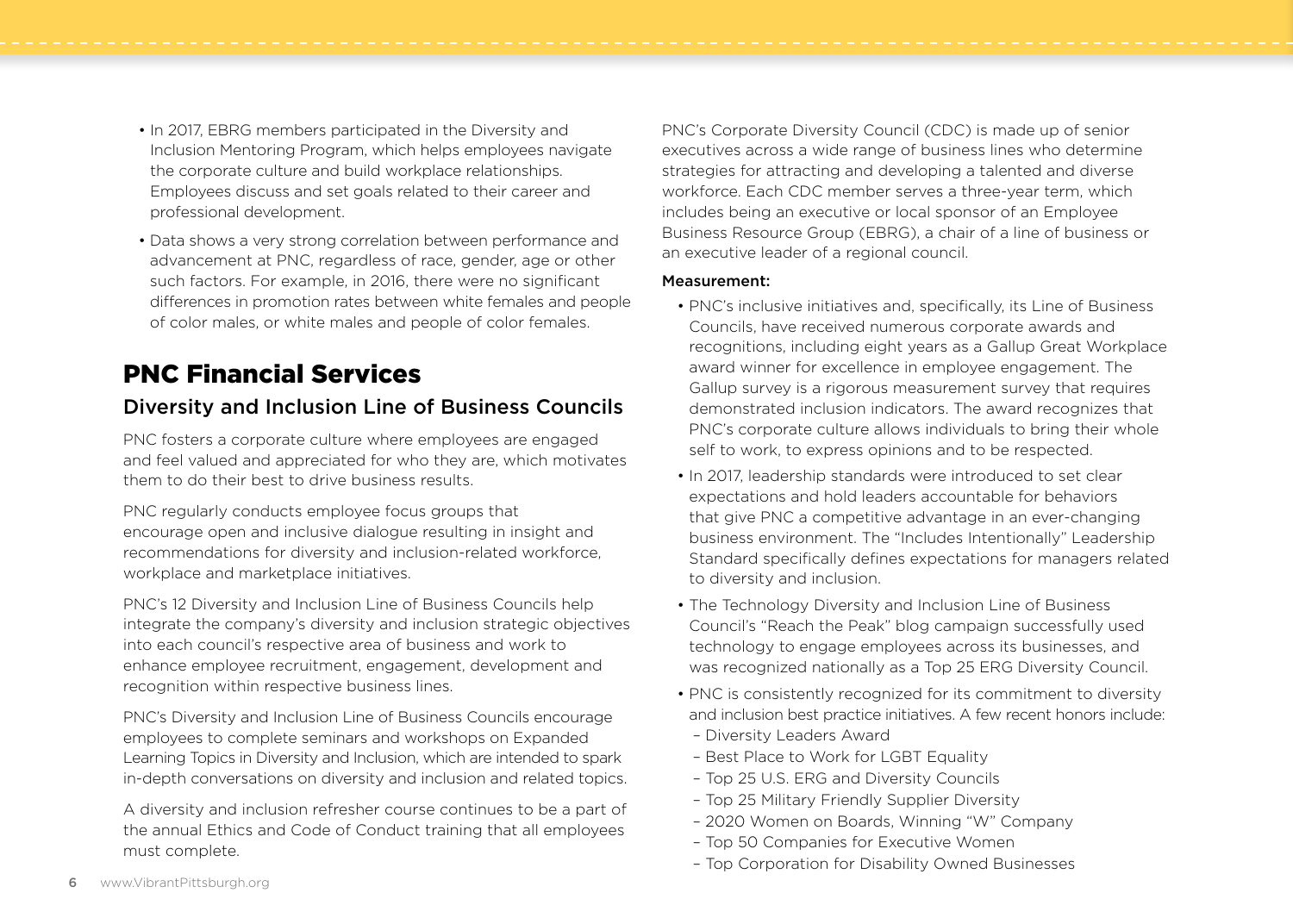## Highmark Health

#### Rooney Rule — Highmark Health Version

In 2015, Highmark Health implemented the Rooney Rule, named after Pittsburgh Steelers Chairman Dan Rooney, who first instituted the rule within the Steelers organization and later across the entire National Football League. To ensure diversity was represented not only on the field but also within the organization, this rule required that at least one minority candidate be a part of the candidate pool for all coaching and front office job openings.

At Highmark Health, top leaders are committed to interviewing at least one diverse candidate for any open position at the director level and above. A diverse candidate is defined as someone who differs from the makeup of the particular hiring group, and diversity encompasses a range of dimensions including race, ethnicity, gender, people with disabilities, and veteran and military personnel.

Measurement: Success is measured by the number of director-level and above positions that are interviewed for and filled for the following areas: gender, race, ethnicity, person with disabilities and veterans.

## Allegheny County

#### 21 and Able Initiative

Allegheny County, through its partnership with the United Way of Southwestern Pennsylvania, the PA Office of Vocational Rehabilitation and Achieva, has implemented a "21 and Able" diversity initiative that focuses on recruitment and retention of individuals with disabilities, including veterans with disabilities. An "embedded" Career Transition Professional (CTP) is available to provide recruiting assistance, guidance, training and general support to county departments regarding the hiring of individuals with disabilities. The CTP identifies qualified candidates, assists each through the application process and serves as a resource for candidates through the selection process. If hired, the CTP works with the employee and county departments to implement needed workplace accommodations and provide ongoing support to the employee.

**Measurement:** Since its inception in March 2016, more than 140 candidates have participated in this program, have applied for employment and have met merit-based eligibility requirements. Fourteen participants have been hired in various positions within various county departments, and dozens more have gained valuable experience through participating in assessment and interviewing processes.

## Allegheny County

#### "Ban the Box" Policy

Allegheny County is an equal opportunity employer and, in order to advance that principle, implemented a "Ban the Box" policy by removing a question regarding criminal convictions from its employment application (except as to exempt departments). Allegheny County conducts criminal history and background checks only after a conditional offer of employment has been made and accepted by an employment candidate. This policy aligns with the county's efforts to broaden its applicant pool and helps ensure they attract the most qualified candidates for employment.

Measurement: Since implementation, Allegheny County has completed 1,949 criminal history checks, of which 115 revealed a history of criminal convictions. This led to a need for an individualized assessment of only 12 candidates due to the potential impact of the conviction(s) on the job being sought. Ten of those candidates did not respond to attempts to gain additional information. Final offers of employment were made to 103 of the candidates.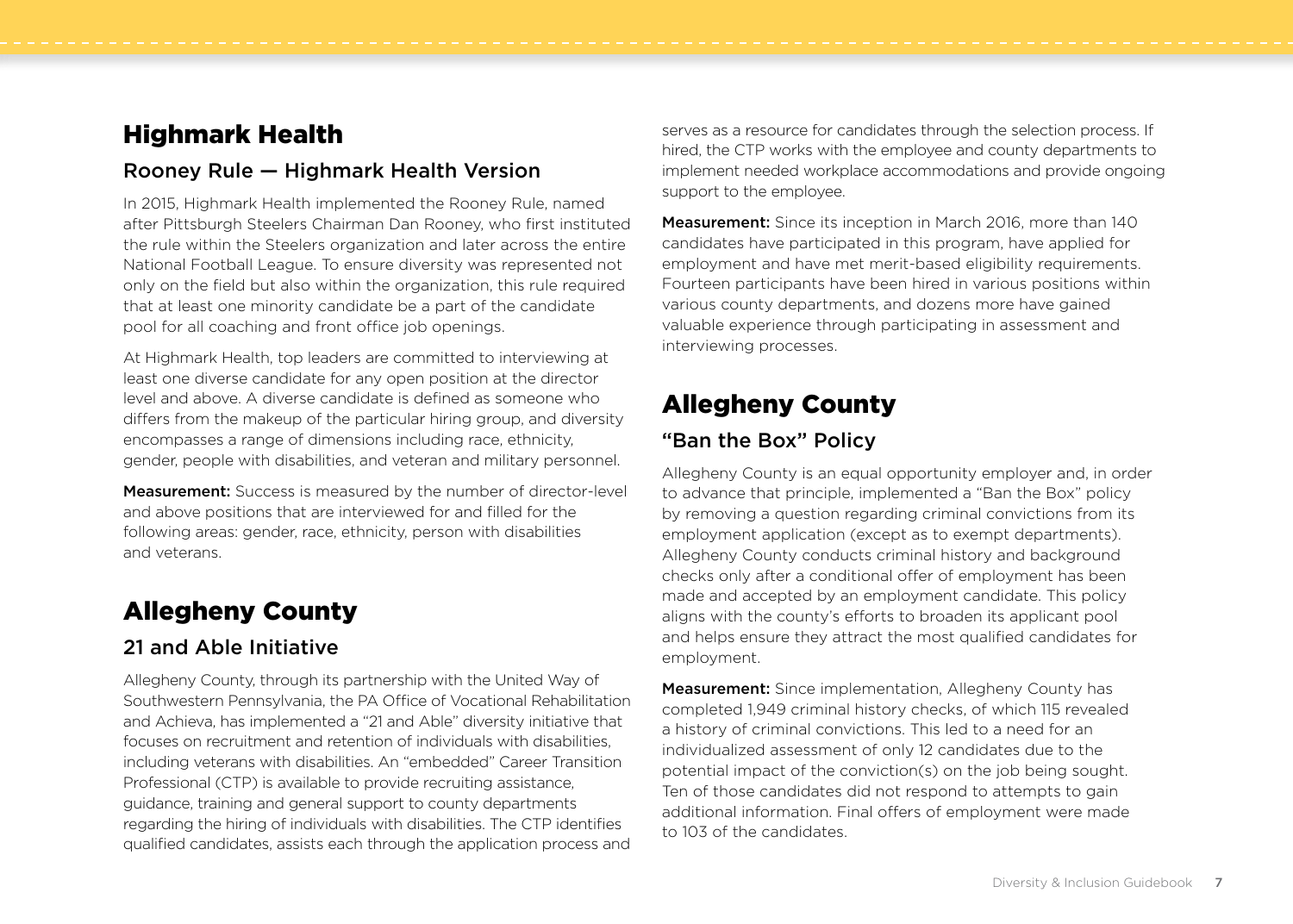## FedEx Ground

#### Competitive and Meaningful Health Benefits to Meet Diverse Needs of Employees

In addition to traditional health benefits, FedEx Ground extends coverage for gender reassignment, and provides services, such as tele-medicine, to allow employees flexibility in scheduling appointments with doctors. Benefits also include programs like Consumer Medical, a treatment decision support and expert medical opinion program (at no cost to employees), which assists employees in making informed decisions when faced with certain surgeries. Employee Assistance Plan services, which include up to eight free visits with a specialist beginning on day one of employment, provide an opportunity for employees and their family members to receive support when facing life's most difficult challenges.

**Measurement:** FedEx Ground measures success by employee feedback and utilization of services. Its Consumer Medical program has shown success to the extent that FedEx Ground has added more benefits over time to help meet the needs of its employees.

"In the context of the workplace, **diversity** equals representation. Without inclusion, however, the crucial connections that attract diverse talent, encourage their participation, foster innovation and lead to business growth won't happen."

Sherbin, L. Rashid (February 1, 2017) Diversity Doesn't Stick Without Inclusion. Harvard Business Review.

## FedEx Ground

## Building a Diverse Talent Pipeline

Standard leadership development offerings are augmented by sequential programs specifically targeted to develop women and racial/ethnic minority leaders. Nominated participants begin with a two-day symposium at the corporate campus — Women's Leadership Symposium and Multicultural Leadership Symposium. Both programs feature internal executive keynotes, skill-building workshops, and networking opportunities with upper management and officers. Step two is participation in a Linkage, Inc. offering — Women in Leadership Institute or Linkage Intensive on Leading Inclusively. Following the four-day Women in Leadership Institute program, participants continue with monthly engagements utilizing Linkage's supplemental year-long content. Step three is EDGE (Education and Development through Group Experiences) for Women or EDGE for Men, an 11-month intensive leadership experience.

#### Measurement:

- Monitor the number of participants who complete the course.
- Course evaluation and ongoing follow-up.
- Monitor the career progression of course alumni.

*Additional FedEx best practices, and information on its extensive Diversity and Inclusion initiatives and Supplier Diversity Program, can be found at http://about.van.fedex.com/our-people.*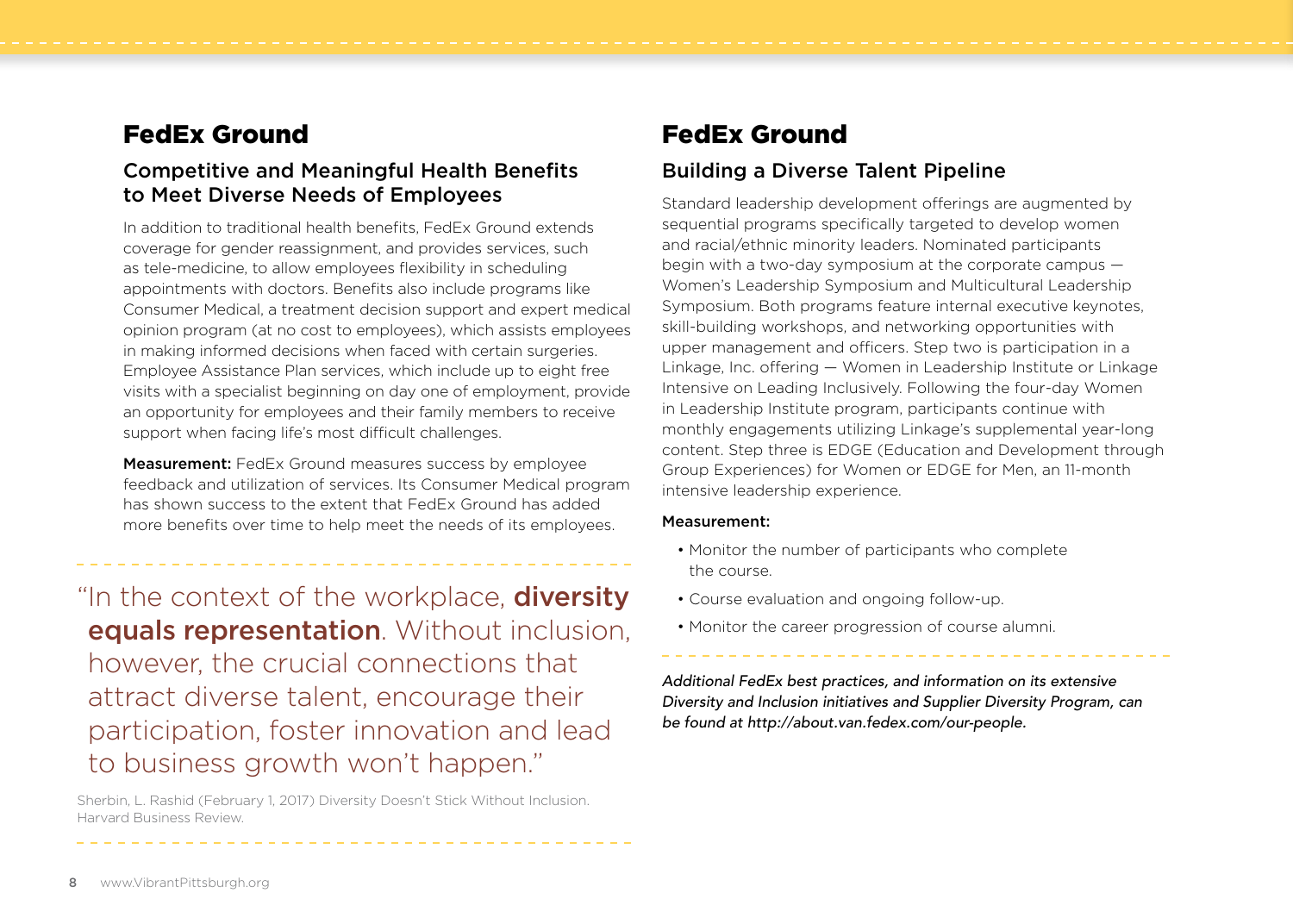## University of Pittsburgh

#### Searching for Excellence and Diversity Training Session

This training session is facilitated by the Office of Diversity and Inclusion, and University Counsel, to assist search committees by providing information that will help expand the pool of potential applicants to include underrepresented minorities and women. The training shares research on implicit bias and how it can influence the university's decisions. Training, therefore, stresses the importance of developing relevant criteria at the beginning of the search to ensure that every candidate is considered by that criteria. During training, suggestions are offered on how to accomplish this, such as making diversity part of the job description and naming a diversity officer to ensure the process is followed throughout the entire search. Training sessions also remind the search committee of what questions should not be asked in an interview and how long interview notes should be retained.

**Measurement:** While the program is new, candidate pools to date have included increased diversity.

## University of Pittsburgh

#### Pitt Faculty and Staff Affinity Groups

An Affinity Group is a group of faculty and staff linked by a common purpose, ideology or interest. Affinity Groups play a vital role in ensuring an inclusive environment where all are valued, included and empowered to succeed. They can provide a collective voice for faculty and staff with common interests, and are affiliated with and can receive funding support from the Office of Diversity and Inclusion (ODI).

#### Strategies include:

- increase in employee engagement and morale
- collective voice and relationship with ODI
- role in fostering a community of support, respect and advancement
- engagement in recruitment and retention efforts
- broadening cultural awareness on campus
- expanding a talent pipeline
- professional development

#### Measurement:

- Developed best practice guidelines for establishing an Affinity Group.
- Successfully launched three new affinity groups and rebranded two existing groups.
	- New Groups Launched
		- ° Chinese Affinity Group
		- ° LGBT Group
		- ° Veterans Group
	- Existing Groups Rebranded
		- ° Black/African American Group
		- ° Hispanic/Latino Group
- 86 percent of individuals stated that being a member of an existing Pitt Affinity Group is beneficial.
- Successfully increased participation within the existing affinity groups by more than 50 percent.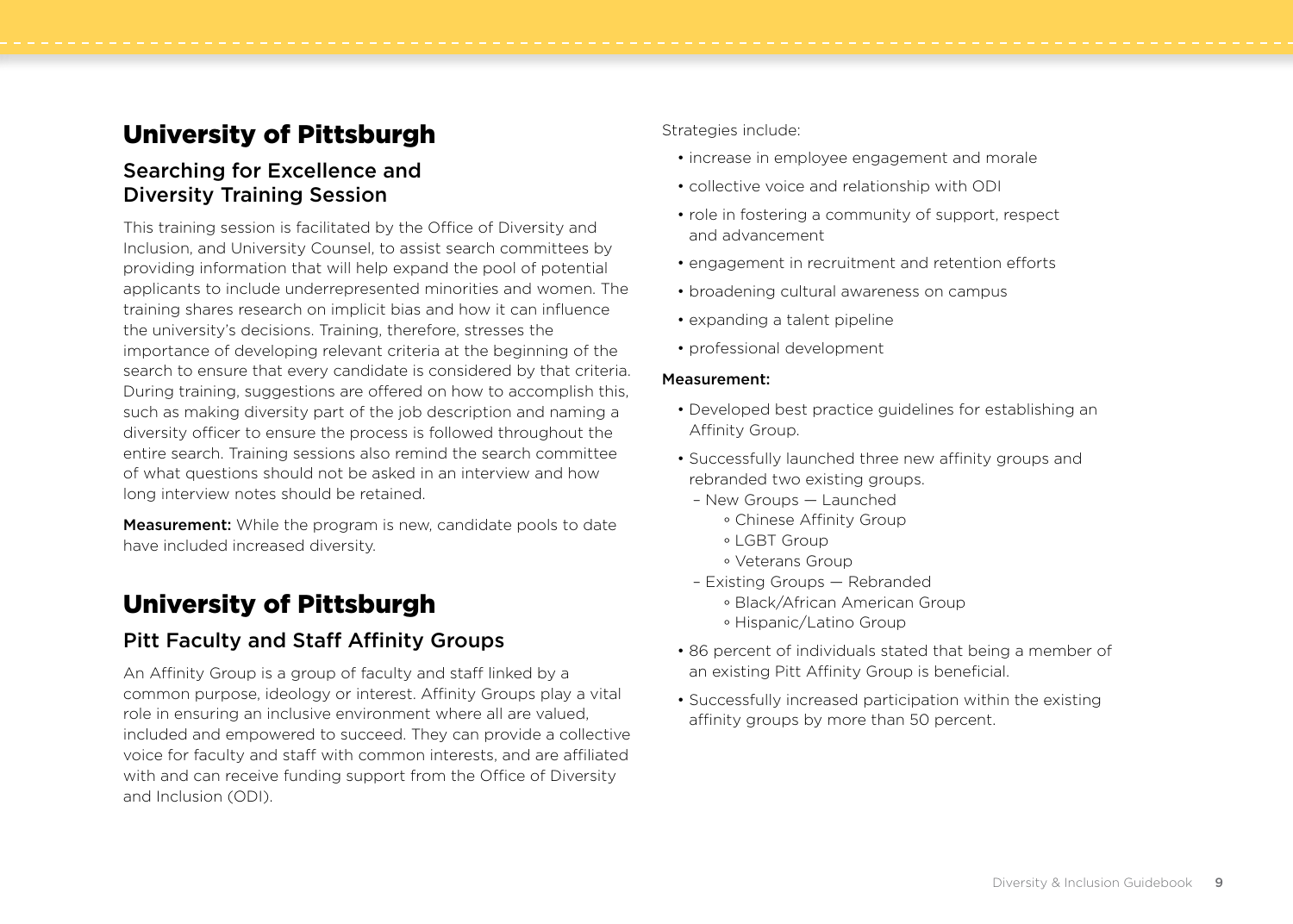# Community College of Allegheny County

### Position Application-Equity Yields

CCAC believes an effective institutional practice is the review of equity in hiring pools. CCAC works to identify underrepresented populations in open positions based on market demographic information, and strives to fill those positions using target advertising. The organization reserves the right to reopen or pause ongoing searches without an appropriate percentage of diverse applicants in hiring pools.

**Measurement:** The assessment of this process involves the direct review of each applicant pool for diverse representation. Demographic data from the Integrated Postsecondary Education Data System is used to note the appropriate level of diversity for each search. This process has been successful in helping advance the representation of diverse faculty and staff at CCAC.

## Robert Morris University

#### President's Inclusion Council

The President's Inclusion Council (PIC) — an organizational resource group that includes RMU faculty, staff and students from different academic schools and non-academic units across campus — showcases the intersectionality and impact of RMU's organizational resource groups. PIC is organized into five focal groups that examine race/ethnicity, religion and spirituality, LGBTQIA, women and access-abilities.

**Measurement:** The five focal groups each has its own mission and meets individually as needed to accomplish its agenda. The PIC, as one team, meets at least three times annually to collaborate on and plan for the following year. PIC meetings are venues to celebrate successes and modulate and/or celebrate each focal group's work.

## Robert Morris University

### The Diversity and Inclusion Visionary Award

The Diversity and Inclusion Visionary Award (DIVA) aims to recognize diversity and inclusion-focused initiatives within the Robert Morris University community. Awards are rated on:

- distinctiveness, coherence and clarity of purpose
- breadth of impact
- creating/strengthening a diverse and inclusive campus
- measurable outcomes
- sustainability

**Measurement:** In 2017, the inaugural year for this prestigious award, the RMU campus community responded by submitting a total of 14 applications. The Award Selection Committee used a rigorous process to assess the applications, three of which received the 2017 Diversity and Inclusion Visionary Award (DIVA).

Campus feedback to the Office of Diversity, Inclusion and Equity (ODIE) about the success of the DIVAs has been resounding. Events and programs supported by the DIVAs were often filled within 20 minutes of the e-mail announcing the program. Events were well attended and the ODIE is optimistic that the 2018 DIVAs will be even more successful as the campus witnessed RMU proactively validating inclusion initiatives.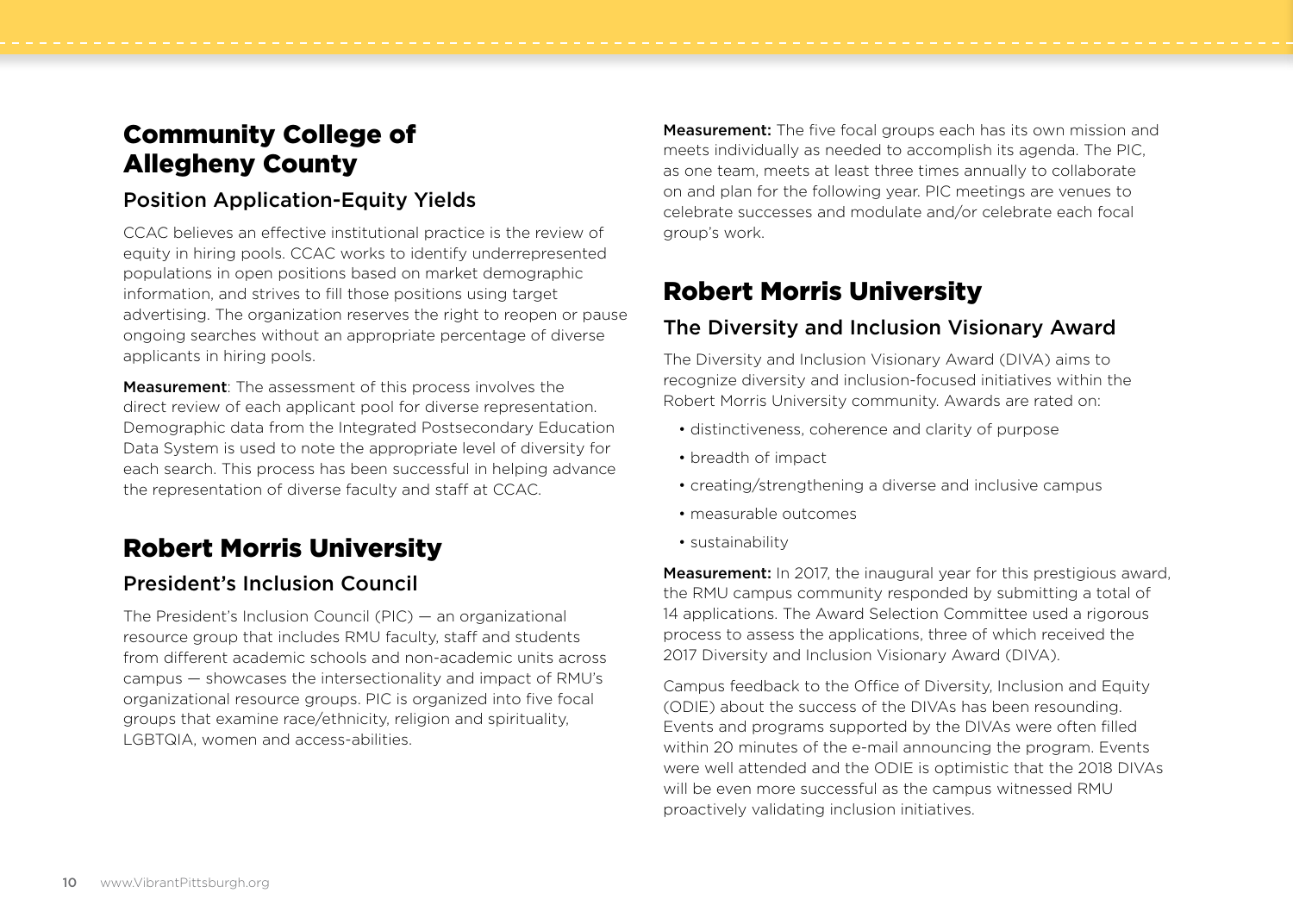## Robert Morris University

#### Inclusion Week

In 2017, with the goal of showcasing the interdependence of the President's Inclusion Council (PIC) focal groups (organizational resource groups), PIC organized "Inclusion Week." During this week, all PIC focal groups planned activities across the campus, including:

- cultural movie night
- cultural expression night [celebrating all art forms]
- veterans' information workshop
- female mixer event for RMU employees only
- Lives Worth Living movie [history of ADA legislation]
- panel discussion on HIV/AIDS, Safe Zone Training

**Measurement:** Inclusion week 2017 lived up to its name with several hundred students, faculty and staff participating in the week-long events and activities.



# Alcoa

#### Establish and Maintain a People-Centric, Everyone Culture

In 2016, Alcoa Corporation separated from Alcoa, Inc. to form a new company and purposefully created new values, a new vision for people development and an Everyone Culture. An Everyone Culture is an environment of involvement, respect and connection where employees intentionally help each other to feel that they belong on the team, in the organization and in the community.

Alcoa is on a mission to build a stronger, people-centric culture where values drive everyday decisions and everyone's development matters. Instead of having just a people value, Alcoa has a Care for People value — caring for people through trust and respect, promoting health and safety, being inclusive, developing talent and supporting communities.

Alcoa's vision for people development states that everyone matters — the organization recognizes that every single employee has potential and it is Alcoa's role to provide meaningful opportunities to help them achieve their potential either within or beyond their current role.

**Measurement:** An inclusion and diversity survey was conducted in 2017, and will be again in the future, to measure progress. Alcoa also will look at retention in general, in addition to establishing and maintaining a pool of diverse employees.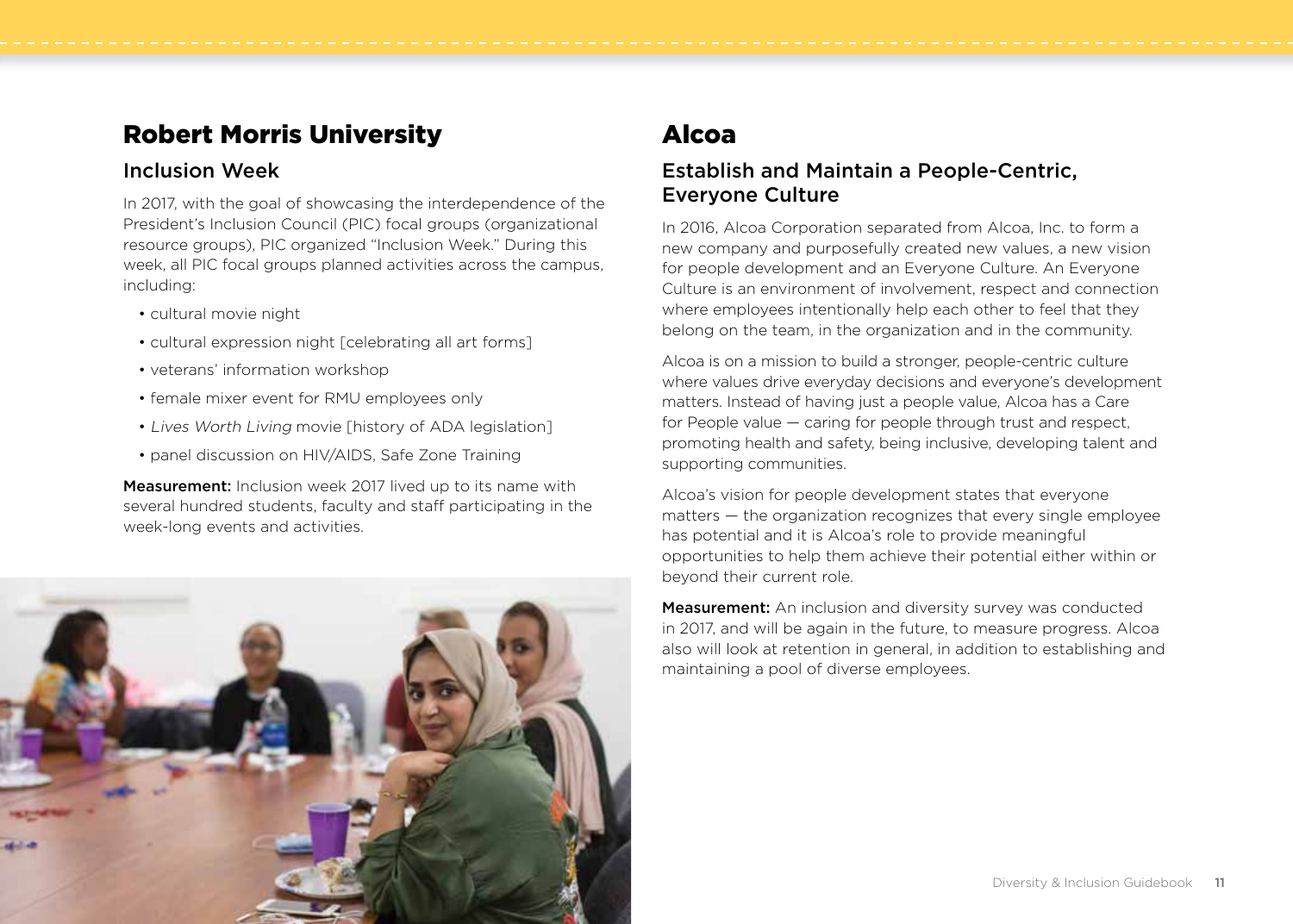## Duquesne University

#### Minority Development Internship Program

Since 2007, the Minority Development Internship Program has provided employment opportunities for 25 unemployed or underemployed college-educated minority interns through compensated, full-time temporary employment. Goals of the program include basic managerial training; three- to six-month rotation periods through academic departments and business units; increased knowledge, skills and abilities; and eventual employment. The goal of the program is permanent placement of the intern within the university by the end of the one- or two-year appointment.

**Measurement:** Since its inception, 16 former interns have remained at Duquesne University. Four of the former interns left to obtain professional opportunities in the corporate arena. Currently, the program has five interns in the university community.

## Harbison Walker International

#### Executive Leadership Redesign

During the last several years, the executive leadership team has been more purposeful in advancing diverse hiring, specifically with women in the manufacturing sector.

**Measurement:** Within the past four years, the leadership team diversified, identifying the best talent, and has an executive leadership team where half are women, including the CEO.

## Harbison Walker International

#### Niche Business, with Focus on Diverse Experiences and Skill Sets

As HWI is a manufacturing and refractory company, it has concentrated on broadening its focus on employee hiring by looking at diverse experiences, skills sets and job descriptions.

Measurement: Hiring managers are being trained and are implementing a diverse and broadened scope of employee-hiring decision factors, with tangible successes in R&D, internships and executive positions.

"Inclusive leaders are more likely to encourage risk taking and disruptive thinking. Their team members are three times as likely to say they're not afraid to fail and four and a half times as likely to report that nobody on their team is afraid to challenge status quo."

Hewlett, Sylvia A. The Attributes of an Effective Global Leader. Harvard Business Review. October 13, 2016.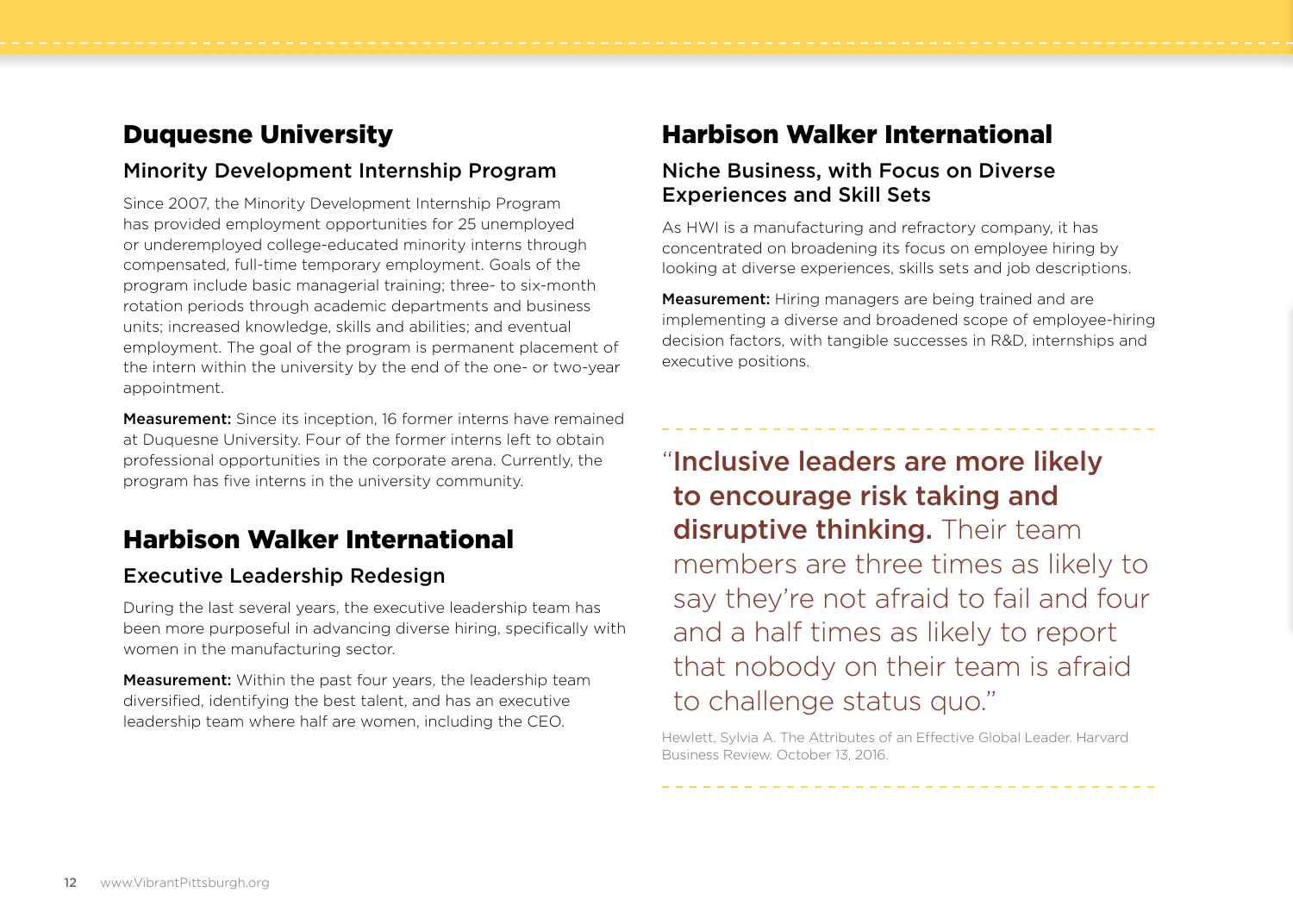# MARKETPLACE/EXTERNAL

#### How to Listen to and Serve Society:

- Advocate for diversity and inclusion progress within local communities and society at large.
- Embed diversity and inclusion in product and service development to serve diverse customers and clients.
- Integrate diversity and inclusion into marketing and customer service.
- Promote and nurture a diverse supplier base and encourage suppliers to advocate for diversity and inclusion.

From Global Diversity and Inclusion Benchmarks: Standards for Organizations Around the World @ 2017 Julie O'Mara and Alan Richter. Used with permission. All Rights Reserved.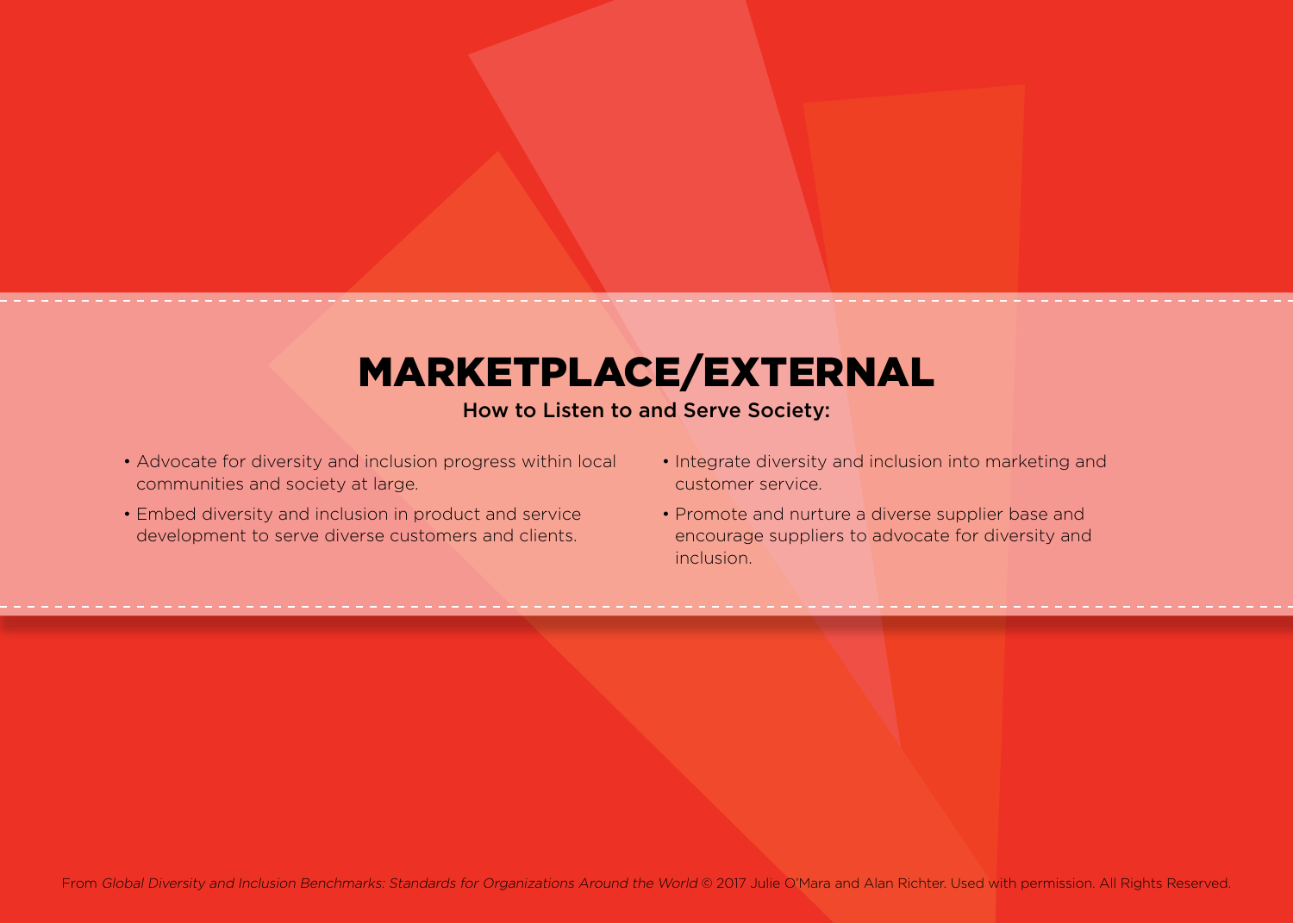# MARKETPLACE/EXTERNAL



"A workplace that embodies respect for all types of individuals not only establishes a positive work environment, but also helps build positive community relations."

Lieber, L. Considerations for Attracting & Retaining a Qualified, Diverse Workforce. Employment Relations Today. Winter 2012.

## UPMC

## Health Disparities

In some organizations, there may be only vague connections between diversity and the core work of the organization. UPMC has research that proves a direct link between health care outcomes and patient experience to issues of culture and diversity. This is why the organization is intentional in ongoing efforts to increase the capability to deliver culturally competent care to patients and members, recognizing that care needs may differ for individuals from diverse backgrounds.

Measurement: UPMC's success will be tracked through assessments linking cultural indicators to quality outcome and patient experience data. Assessment data will ensure consistent, high-quality delivery of care to all population groups.

# PNC Financial Services

## Regional Diversity and Inclusion Councils

PNC connects with its growing and increasingly diverse customer base through business initiatives geared toward understanding the unique financial needs of the customers and the communities where its employees live and work.

Each of PNC's 32 markets has different business opportunities and, for several years, the Regional Diversity and Inclusion Councils, chaired by the market's regional president, identify demographic trends in diverse segments as potential revenue opportunities. The councils use the resources of its business partners to capitalize on these opportunities. The councils also collaborate with Employee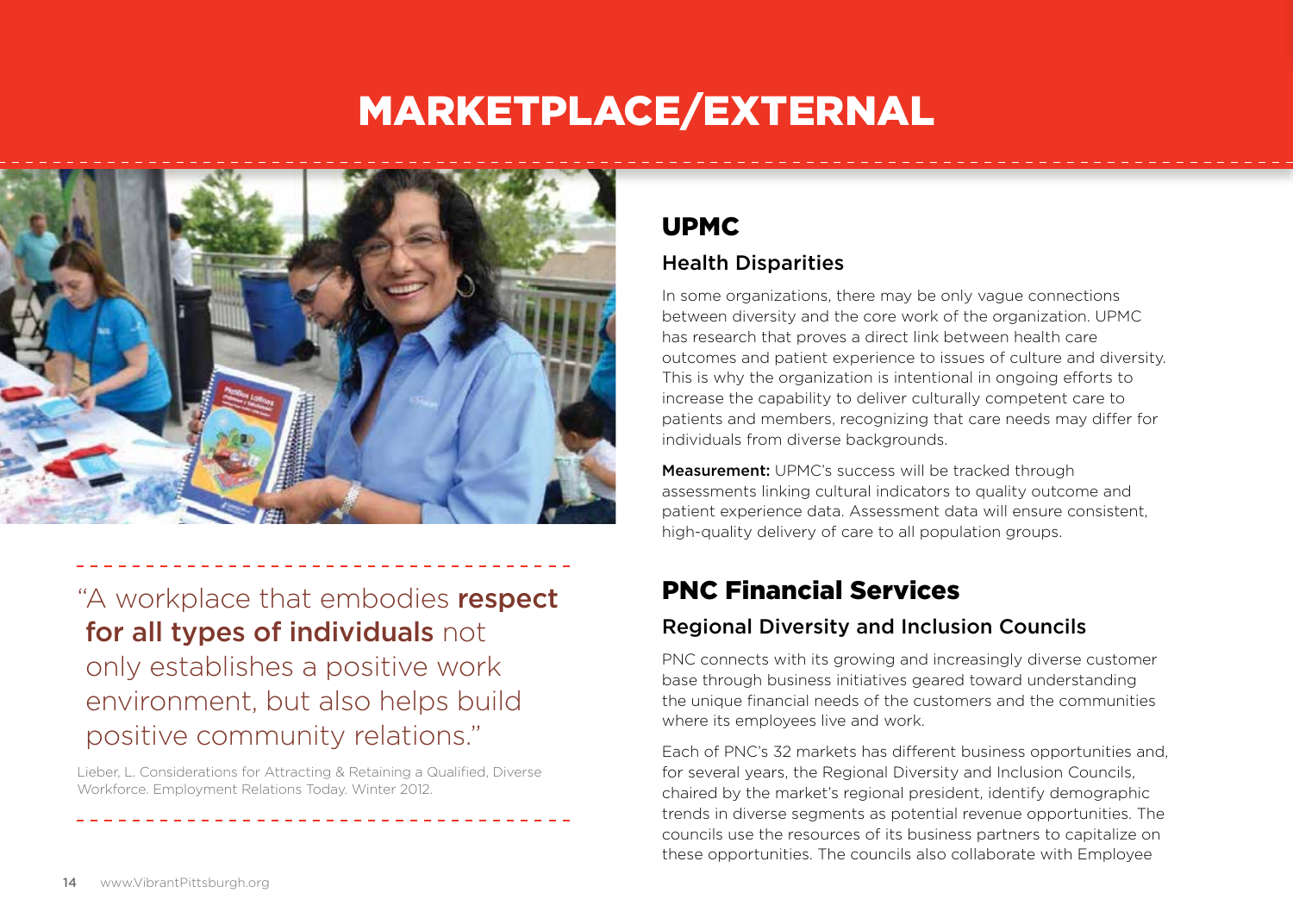Business Resource Groups (EBRGs) to extend their reach into the community, adding support to initiatives that strengthen community relationships.

Each council has a liaison who assists in identifying business opportunities in the market and serves as a relationship builder to the community. This helps to intentionally connect and inform the lines of business to market opportunities.

#### Measurement:

- The Florida East Regional Council identified the African-American community as its focus. The council supported several key events targeted to this diverse segment, including partnerships with the United Negro College Fund, National Urban League Convention and International Career & Business Alliance, Inc. This support helped to deepen and strengthen PNC's relationship with African-American customers and community partners. As a result of these strengthened relationships, the market experienced an increase in revenue generated from this diverse segment.
- The Eastern Carolina Regional Diversity and Inclusion Council identified women in business, Historically Black Colleges and Universities (HBCUs), and the small business development center as its focus. The council supported these diverse segments through events that included an open forum for women in business, and community partnerships with HBCUs and the small business development center. These targeted efforts helped to generate a 75 percent increase in accounts of women in business, loans and bond deals to several HBCUs, and a deposit relationship worth millions of dollars in revenue.
- PNC's History and Heritage Month program celebrates the history, cultures and holidays of PNC's diverse colleagues and customers. Through participation in various activities and events, PNC employees learn about others' traditions and backgrounds. In 2016, more than 100 events throughout the organization were held to celebrate History and Heritage Months.

## Highmark Health

#### Supplier Diversity Efforts

Highmark Health's fundamental goal is to continually increase the levels of diverse spend on goods and services required by its enterprise by seeking a growing number of partnerships with individuals and businesses in the various communities they serve. Highmark Health's supplier diversity program supports the initiatives of the federal, state, county and local governments, and of corporations to promote business opportunities for minority owned business enterprises (MBE); women-owned business enterprises (WBE); service-disabled veteran-owned businesses; veteran-owned businesses; lesbian, gay, bisexual and transgender (LGBT) businesses; historically underutilized business (HUB) zones; small businesses; and other disadvantaged business enterprises.

**Measurement:** The number of businesses that are either MBE. WBE, service-disabled veteran owned, LGBT or HUB that Highmark Health spends dollars with annually — that increase, if applicable — determines success.



Companies on the 2016's Best Workplaces for Diversity list averaged 24 percent higher year-over-year revenue growth when compared to companies that did not make the list.

Notable trends in diversity and inclusion of 2016, Bloomberg, Dec. 30, 2016.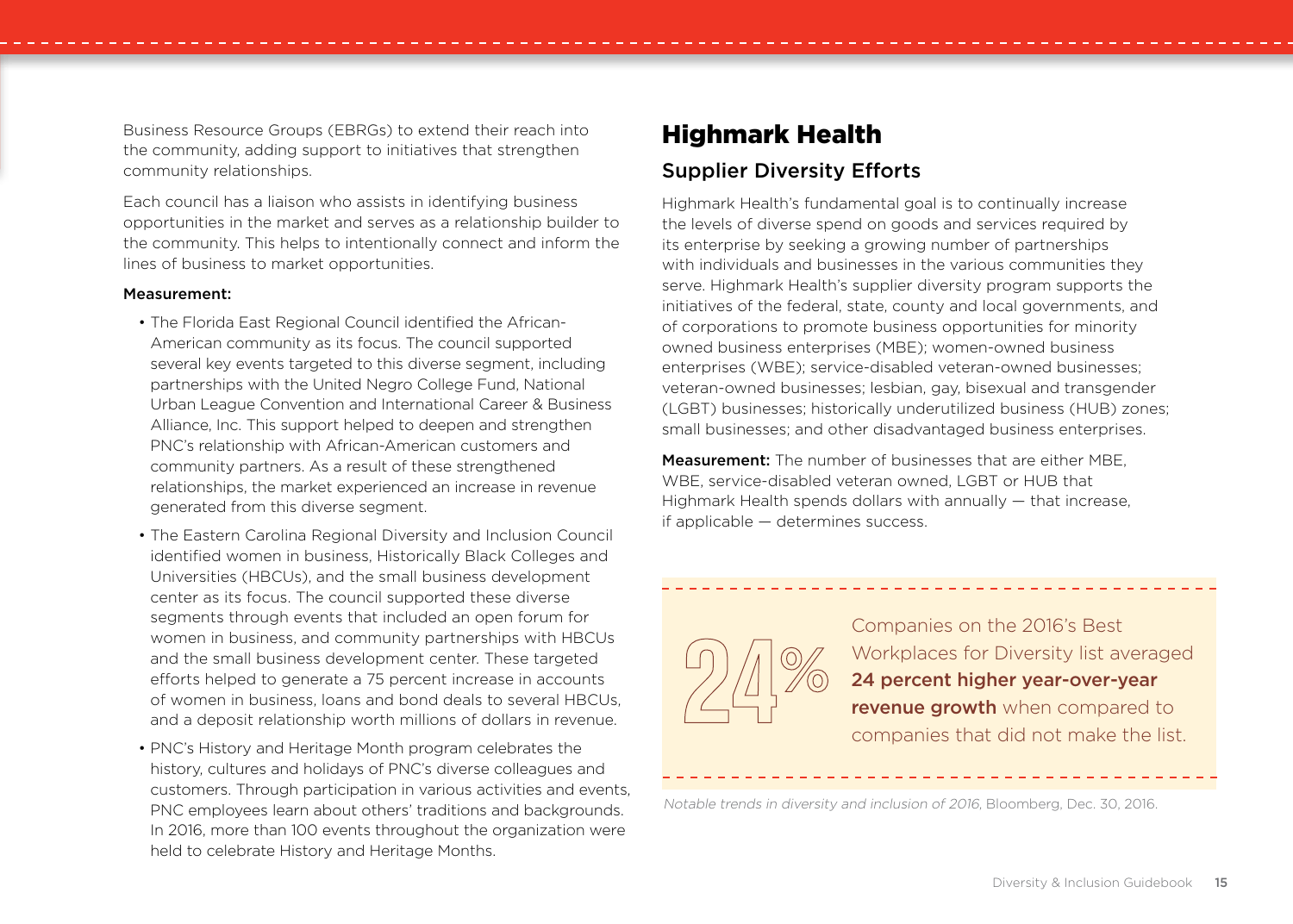## FedEx Ground

#### Volunteer Culture

FedEx Ground has a strong volunteer culture that allows employees to volunteer during the work day with management approval. Many employees are inspired to create volunteer events for their departments and the organization that not only impact the community, but also enhance employee professional development and engagement.

Measurement: In the last fiscal year, FedEx Ground employees volunteered 15,892 hours in the United States and Canada, a portion of which supported diversity and inclusion-related organizations/causes.

> Diverse teams drive 6% greater revenue, 15% more customer wins, and create significantly higher market share.

Bersin, Josh. Why Diversity and Inclusion Will Be a Top Priority for 2016, Forbes.com, Dec. 6, 2015. (Bersin by Deloitte Research)

## University of Pittsburgh

## Centers for Urban Engagement

The university is making an impact in the community by collaboratively creating Centers for Urban Engagement (CUE). This concept aims to build alliances within urban neighborhoods that are eager to partner with Pitt to create stronger communities. The centers focus on activities specific to the needs, interests and input of the neighborhood that map directly onto the work of Pitt researchers, staff and students.

Goals for all CUEs include:

- bettering the lives of children, youth and families;
- building stronger, more reciprocal partnerships among Pitt and communities;
- encouraging university-community multidisciplinary teaching;
- sharing knowledge and resources;
- tapping into Pitt's expertise in technology, health sciences and STEM fields;
- strengthening the capacity of neighborhood institutions; and
- positioning citizens to contribute in the civic arena.

#### Measurement:

- Pitt faculty and staff provide business consultation services to residents in the Mon Valley.
- The Pitt Dental Clinic provides low-cost care to residents who could not otherwise afford it.
- The Homewood Children's Village provides a variety of programming to assist that region's young people.
- Contributions of Pitt employees have resulted in the purchase of adaptive bicycles for local children with special needs.
- Pitt undergraduates mentor ninth graders at Pittsburgh Milliones in academics, social skills and development of teamwork, a project of the Center for Urban Education.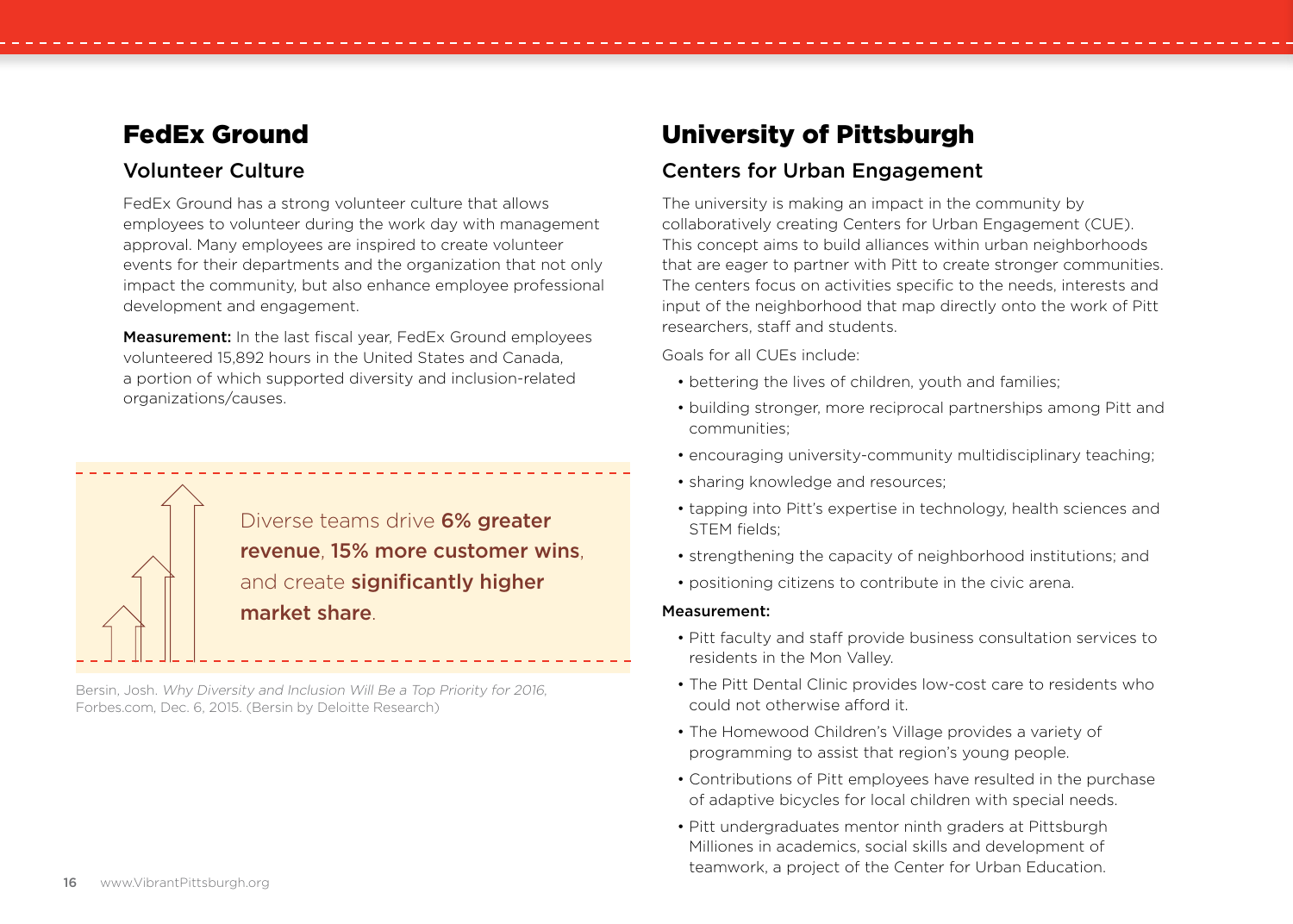## University of Pittsburgh

#### Supplier Diversity Program

The University of Pittsburgh is committed to fostering a diverse supplier base. Its Diversity Business Enterprise (DBE) program ensures that businesses of diverse backgrounds and ownership have the opportunity to become valued suppliers as a means of improving the general economic well-being of the community, and functioning of local and national economies. The objectives of the university's DBE program are to increase the level of goods and services provided by diverse suppliers to the University of Pittsburgh, and to increase the availability of meaningful business opportunities afforded to diverse supplier businesses.

**Measurement:** The DBE program instituted policies to encourage the award of state contracts in a manner that develops, strengthens and increases business opportunities for DBEs, minority business enterprises and women business enterprises. Through the program, the University of Pittsburgh sponsored and participated in a number of events to engage diversity suppliers, including:

- Pittsburgh 2016 Construction Management Building Blocks Program
- Construction Matchmaking Event
- How to Do Business with Pitt
- SHARE 2017 Supplier Diversity Matchmaking Event
- Eastern Minority Supplier Development Council Stellar Awards Luncheon
- Information Technology Matchmaking Event

*To read more about the University of Pittsburgh's diversity and inclusion initiatives, visit www.diversity.pitt.edu.*

"In today's global business environment, **companies** that build a truly inclusive culture are those that will outperform their peers. Why? People perform best when they feel valued, empowered and respected by their peers."

Bersin, Josh. Why Diversity and Inclusion Will Be a Top Priority for 2016, Forbes.com, Dec. 6, 2015. (Bersin by Deloitte Research)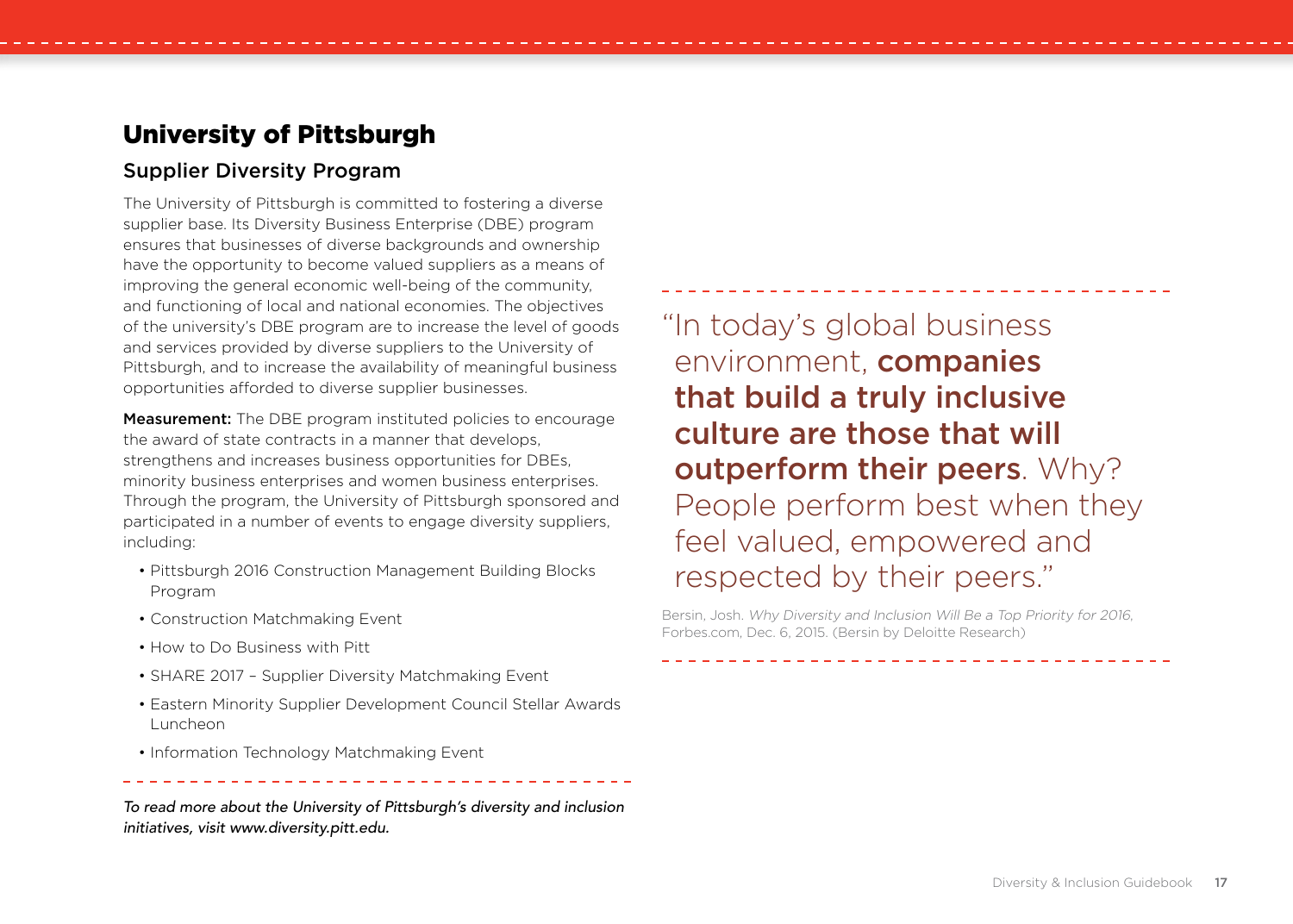# Community College of Allegheny County

### Cultural Competency with Students

CCAC prioritizes diversity and inclusion at each campus and education center. Cultural competency and education around diversity and inclusion are components of the curriculum for each academic discipline. Additionally, diversity and inclusion information is included in online and in-person orientations for students. Cultural competency training and education to affirm and support diversity and inclusion are a part of the academic coursework completed by all students.

**Measurement:** Assessment for this initiative includes a five-year review of each academic discipline. Additionally, the composition for each student orientation and the cultural competency series for each campus is reviewed annually.

## Community College of Allegheny County

### Minority, Women-Owned and Disadvantaged Business Enterprises Procurement Goals

CCAC is committed to partner with certified minority, womenowned and disadvantaged business enterprises (MWDBE) in its business and procurement activities. The college has a yearly institutional goal to advance 15 percent of yearly procurement expenditures to MWDBE firms.

Measurement: Ongoing assessment includes an end-of-year review for all procurement expenditures, including the review of relationships with MWDBEs. Additionally, CCAC focuses on building and maintaining relationships with MWDBE vendors through ongoing meetings and a yearly MWDBE vendor open house.



Hunt, V., Et al, Diversity Matters. McKinsey & Co. Feb. 2015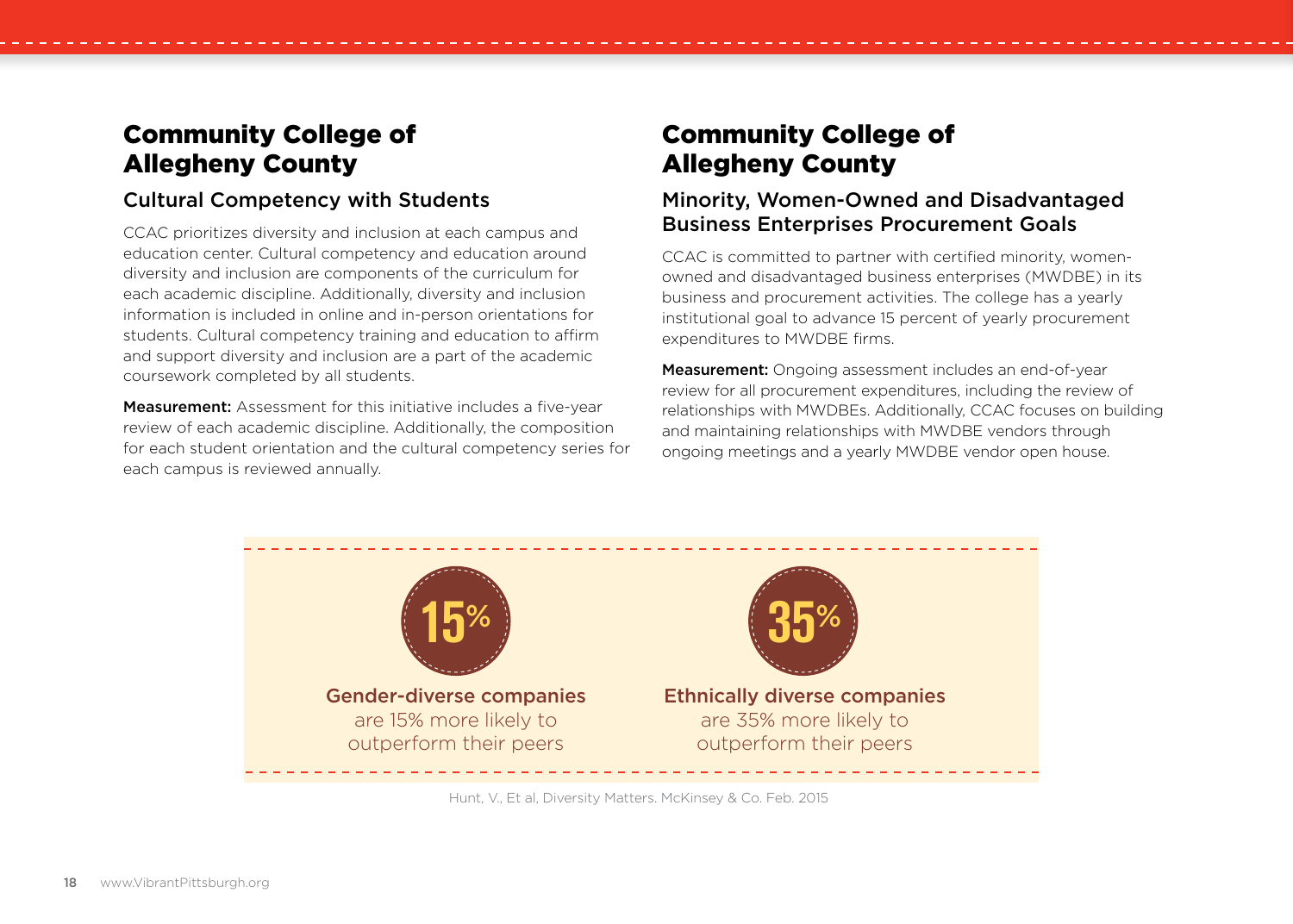## Allegheny County Airport Authority

#### Comprehensive Elementary to High School Programs

Nothing is more important for the future than the education of our youth. Allegheny County Airport Authority is continuously expanding its comprehensive community outreach model allowing it to connect with and serve local communities, while simultaneously educating and attracting future airport employees. Through deliberate outreach to schools, particularly those assisting underserved/underprivileged students, the organization brings students/community members to the airport for real-life, experiential learning of airport business via meeting, shadowing and partnering with existing airport employees. Rather than an "Employee Engagement" model, the airport uses a "Person Engagement Model" — engaging students through the entire outreach, recruitment, employment and beyond life cycle. Allegheny County Airport Authority strives to build an early awareness of exciting careers in aviation in order to grow, attract and retain a qualified workforce in the Pittsburgh region.

Getting Ready for Takeoff: Second grade students participate in an interactive, on-site guided tour of the airport terminal. This provides educational exposure to airport careers and personnel, including airline staff, firefighters and police officers. Students get a behind-the-scenes look at the types of jobs and services offered by a major metropolitan airport. To continue the momentum of the program, airport personnel from different departments visit fifth grade students in their respective schools, showcasing the various and exciting careers that the airport has to offer. Both of these programs were specifically designed to align with Pennsylvania Academic and Common Core Standards.

**Ready for Takeoff:** Eighth grade students are given tours of the airport with exposure to, and understanding of, the multitude and variety of occupations that contribute to the "mini city" that makes the airport successful. The students then return in the spring for the second part of the program where they job shadow a department of their choice. This provides a more in-depth look at careers in aviation. In between these two experiences, the corresponding school's curriculum reinforces the learning experience with reflection papers and presentation assignments. The ultimate goal of the program is to engage and lead student participation in the Ready for Takeoff Mentoring Program.

Ready for Takeoff Mentoring Program: Ninth grade students who have remained in good academic standing are given the opportunity to continue beyond the Ready for Takeoff Program with a mentoring role to eighth grade students. Additionally, the ninth grade students spend the day at the Allegheny County Airport, touring the historical general aviation facility to learn about its purpose and function in the community, and to understand the different types of jobs offered in this type of facility. The day ends with the students taking a "discovery flight," flying over the city and their school.

**Measurement:** Constant evaluation of these programs, while seeing an increase in participation, yields great success. Engaging with young students allows the airport to create a future talent pool. In addition to building for the future and providing meaningful experiences and education to the students, participating airport employees benefit from giving back to the community.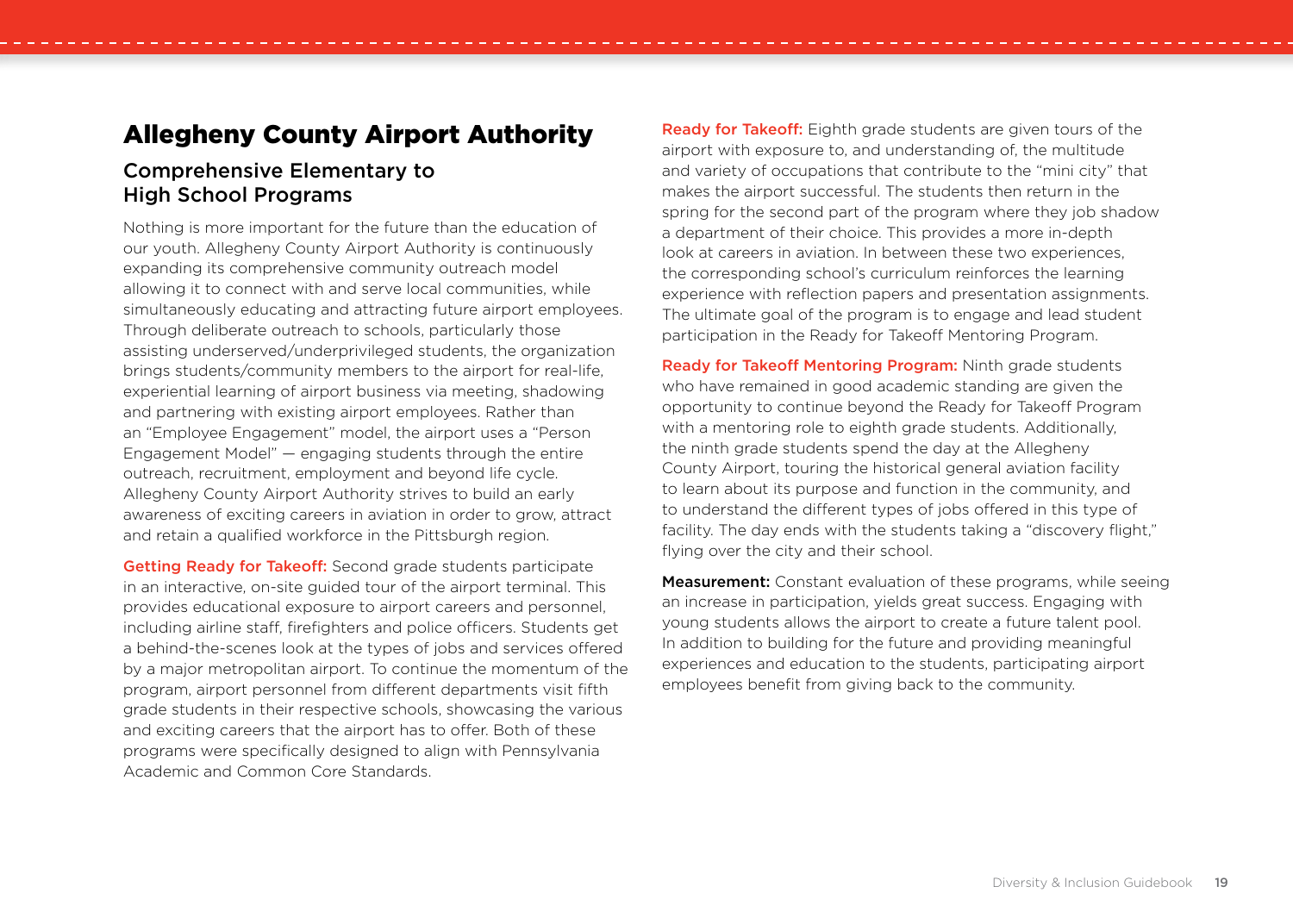## Duquesne University

#### Evening with Diversity Networking

In collaboration with the Center for Career Development, an Evening with Diversity Networking was created to promote increased and active partnerships with local corporations, creating job pipelines between the university and respective corporations. Identifying and aligning the top 15 corporations that had healthy and active relationships with both the Center for Career Development and Office of Diversity and Inclusion, various companies were invited to the networking event, along with more than 60 underrepresented students.

**Measurement:** With an ideal ratio of two company representatives to four students to allow for more intimate conversations, many successes were identified. More than 90 percent of participants agreed they learned something new, increased their networking and were more confident to find full-time positions. Ninety two percent of participants provided follow-up contact with the companies, and 10 of the participants received offers for full-time employment.

## Harbison Walker International

#### Community Service, Goods and Needs

HWI is very strong and intentional in its service to the community. Employees receive paid time off to volunteer, which supports a key result of making HWI a great place to work.

**Measurement:** HWI's headquarters location has supported various community efforts with more than 2,000 volunteer hours during the past year. The organization has received several awards, including the Mr. Rogers Good Neighborhood Award.

# "If organizations are **truly** committed to improving the number of women and minorities in their workplace, the needs of employees for support beyond recruitment cannot be ignored."

Musser, L. (2001). Effective Retention Strategies for Diverse Employees, Journal of Library Administration, 33:1–2, 63–72.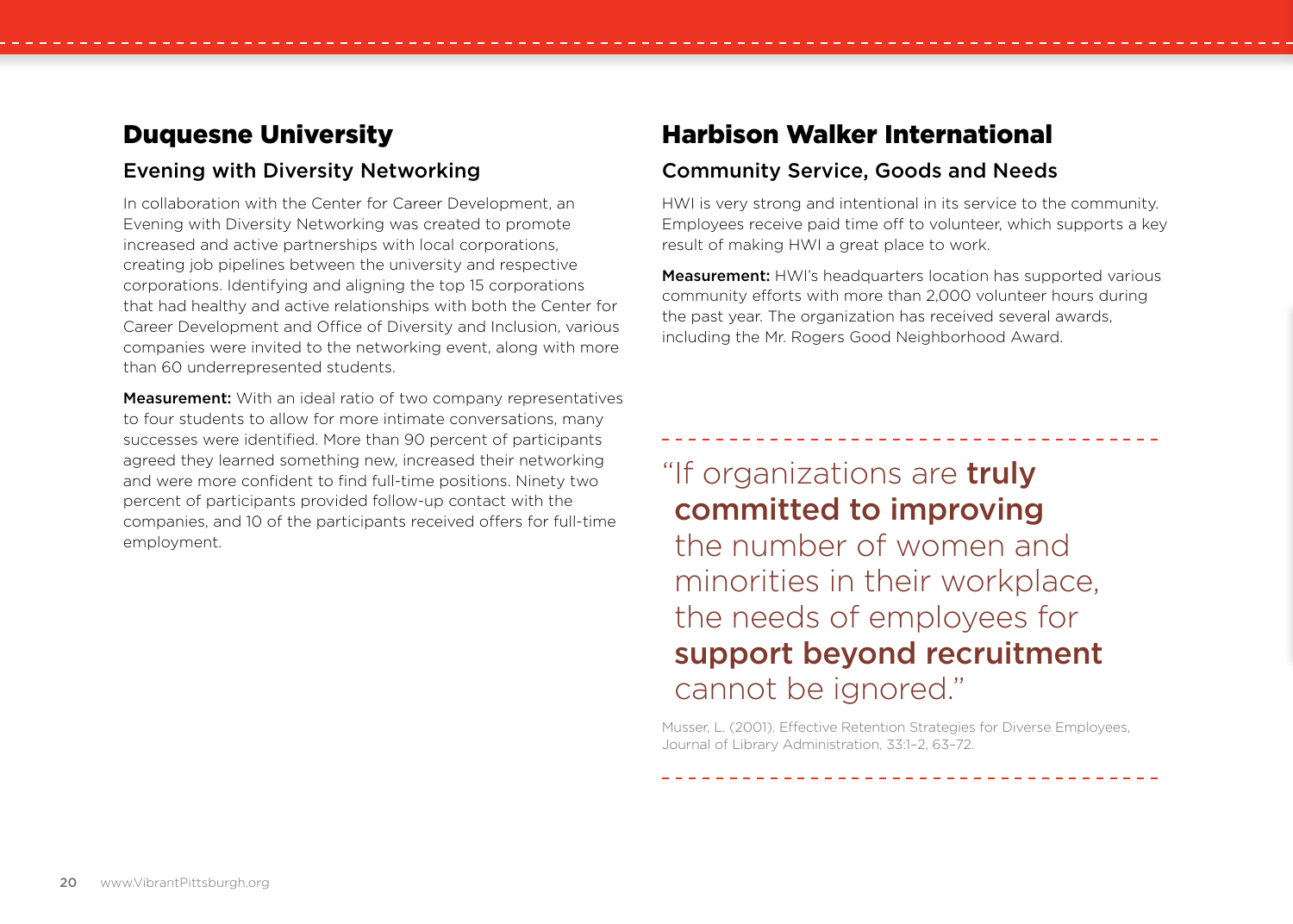# WORKPLACE/FOUNDATION & BRIDGING

#### How to Drive the Strategy:

- Develop a strong rationale for diversity and inclusion vision and strategy and align it to organizational goals.
- Hold leaders accountable for implementing the organization's diversity and inclusion vision, setting goals, achieving results and being role models.
- Provide dedicated support and structure with authority and budget to effectively implement diversity and inclusion.

#### How to Align & Connect:

- Ensure that assessment, measurement and research guide diversity and inclusion decisions.
- Make communication a crucial force in achieving the organization's diversity and inclusion goals.
- Connect the diversity and inclusion and sustainability initiatives to increase the effectiveness of both.

From Global Diversity and Inclusion Benchmarks: Standards for Organizations Around the World @ 2017 Julie O'Mara and Alan Richter. Used with permission. All Rights Reserved.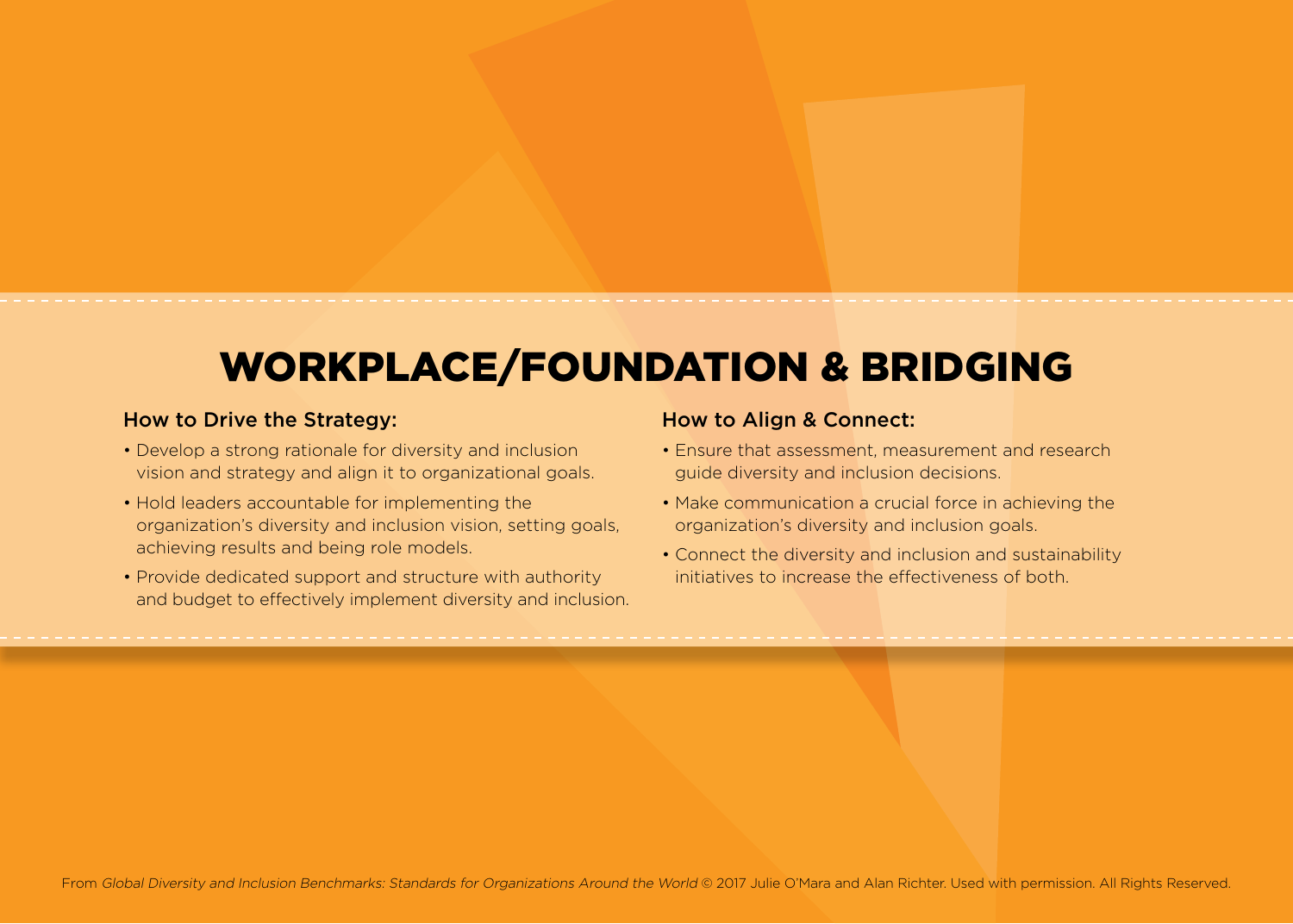# WORKPLACE/FOUNDATION & BRIDGING



"High-performing companies spend three to four times as much on learning and leadership as their peers, and are as much as eight times stronger at innovation, customer service and employee retention."

Bersin, Josh. Why Diversity and Inclusion Will Be a Top Priority for 2016, Forbes.com, Dec. 6, 2015. (Bersin by Deloitte)

## UPMC

#### UPMC Board Inclusion and Diversity Committee

For more than 20 years, UPMC's diversity and inclusion infrastructure has been governed by the most senior level of UPMC — its board of directors. The Inclusion and Diversity Committee provides thoughtful feedback and guidance to the diversity and inclusion team and business areas, directly impacting its daily practice of inclusion.

**Measurement:** The Inclusion and Diversity Committee advises senior leadership on the execution of the UPMC Diversity and Inclusion Agenda. For example, executive workforce targets are measured and reported to the board committee.

## UPMC

#### Diversity and Inclusion Embedded into UPMC Core Values

Dignity & Respect is one of UPMC's five sets of core values. Its diversity and inclusion team and practices are framed within the organization's Dignity & Respect values, ensuring that diversity and inclusion are inherently embedded system-wide. Dignity & Respect was the first set of core values operationalized in daily behaviors and expectations, and is integral in UPMC's processes for recruitment, recognition and employee performance appraisal.

Measurement: As a core value of UPMC, Dignity & Respect ensures that diversity is fully integrated into the foundation of business operations. For example, a Dignity & Respect index was embedded into its employee engagement survey.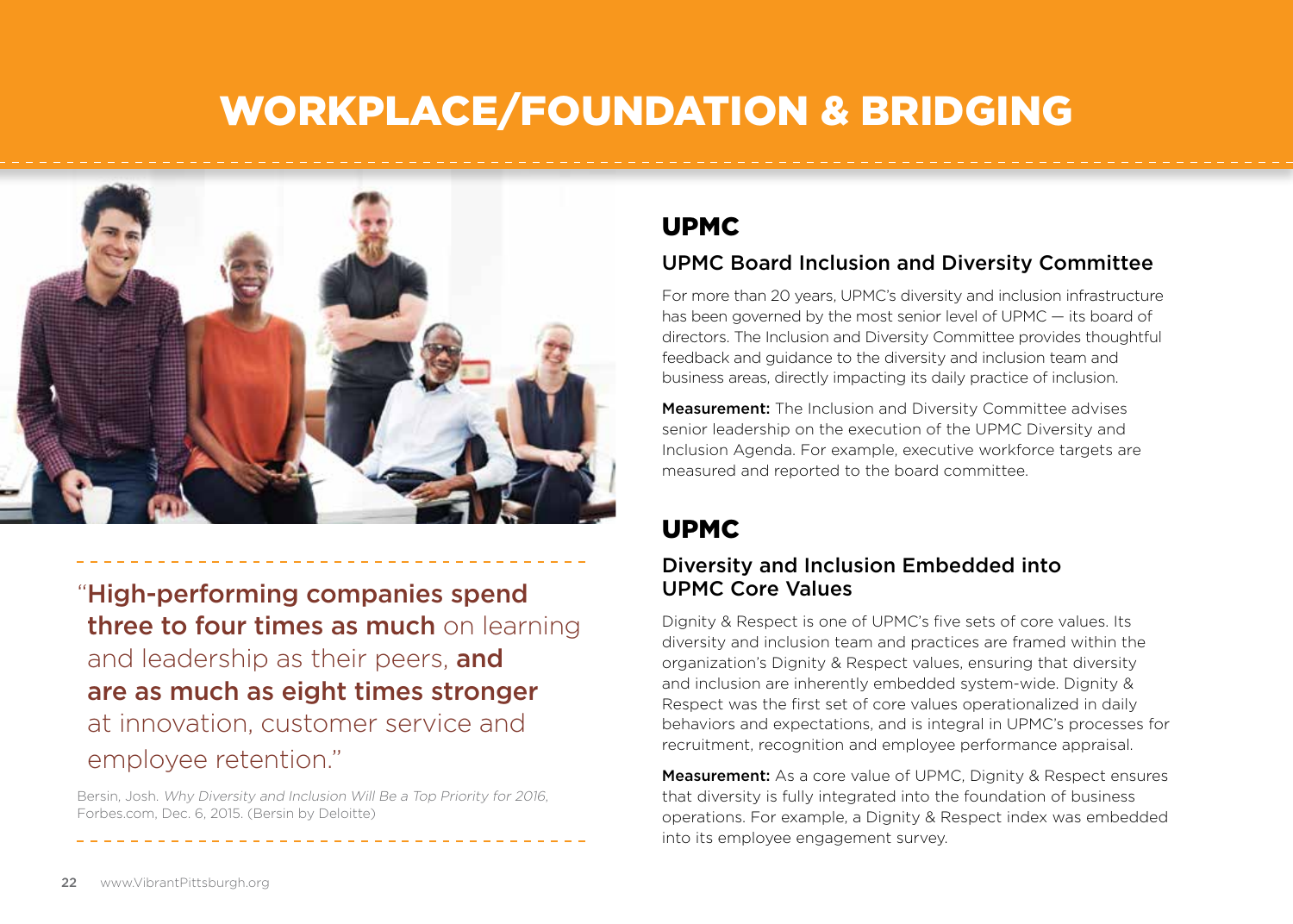## PNC Financial Services

#### Diversity and Inclusion Business Roundtable

The Diversity and Inclusion Business Roundtable is comprised of 12 to 15 enterprise business partners that touch diversity related issues.

Focusing on leveraging operations across the organization, these business partners cascade information and influence business decisions, which help impact each partner's respective business results. Overall, the initiative helps to create a comprehensive, enterprise-wide approach to the diversity and inclusion strategy.

#### Measurement:

- As a result of direct and intentional connections across all areas of PNC, active, healthy partnerships now exist. Diversity recruiting, supplier diversity, diverse segment marketing and retail collaborations have recruited and significantly enhanced PNC's vendor and consumer relationships.
- In 2016, the Diversity and Inclusion Roundtable influenced the creation and launch of a new diversity branding campaign for employee recruitment, supplier diversity and general brand awareness. It was the first time PNC launched a cross-segment diversity campaign to deliver a consistent "brand voice" across several lines of business and areas.

*For more information on PNC's diversity and inclusion initiatives, visit www.pnc.com/en/about-pnc/corporate-responsibility/diversityand-inclusion.html.*

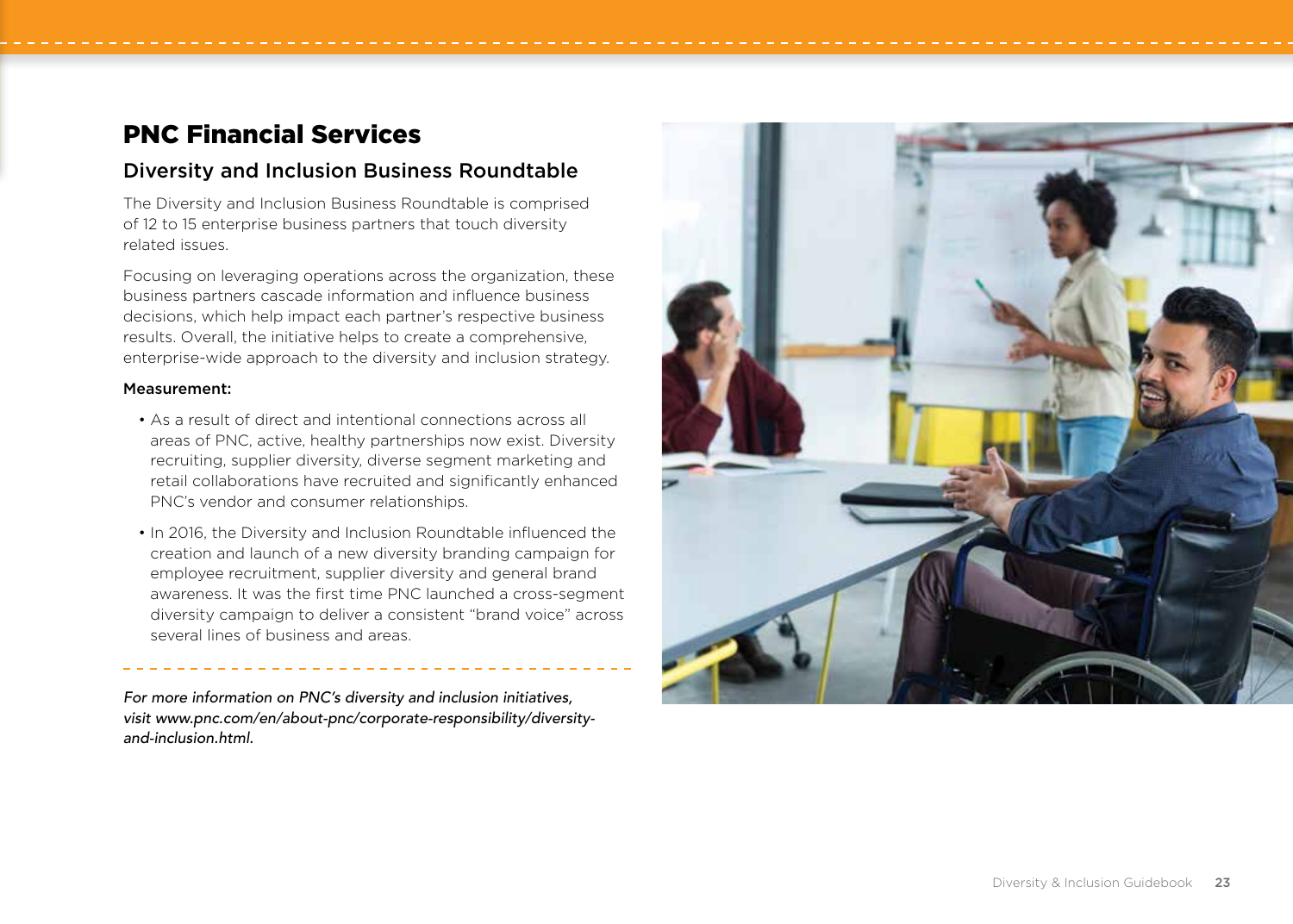## Highmark Health

### Inclusion Advisory Council

The Inclusion Advisory Council (IAC), chaired by Lonie Haynes, Vice President of Diversity and Inclusion, is comprised of 17 senior executive leaders from across the enterprises who, through partnership and counsel with the office of Diversity and Inclusion, support and assist in driving diversity and inclusion initiatives across the enterprise (e.g., attracting, retaining and promoting a diverse workforce; provide support and direction in marketing the organization's services and products to an increasingly diverse population; and ensuring that the services and products provided not only meet but exceed the customer, patient and member's expectation, ultimately providing them with a differentiated health experience). Furthermore, the council ensures that this "best-inclass" diversity and inclusion strategy is tied to and fully aligned with the organization's overarching mission, vision and values, and the Highmark 2020 strategy.

The IAC meets three to four times a year. Meetings address the following areas:

- Talent driving and supporting talent initiatives.
- Education providing opportunities to educate not only the council itself but also areas and departments within Highmark that can benefit from cultural competency.
- Leadership designing, implementing and measuring training for leadership for diverse employees within the organization.
- Communication communicating the efforts and success of the IAC to the organization.

Measurement: Highmark Health will ensure that specific procedures regarding talent (hiring, retention and promotion), education (training, cultural surveys) and compliance align with state and federal guidelines.

In addition, Highmark Health will publicize the increasing number of community partnerships, the expectations of these partners, and their views of how Highmark Health impacts their organization and the community as a whole.

# FedEx Ground

## People-Service-Profit Philosophy

People-Service-Profit (PSP) expresses how FedEx Ground employees think and work. This focus on people produces outstanding service that meets the highest customer expectations which, in turn, gives FedEx Ground a competitive edge to win more business and become more profitable. FedEx Ground sees profitability as what funds its future and allows it to reward its people.

FedEx Ground believes PSP thrives in a diverse and inclusive culture. The organization values everyone's uniqueness and fosters an inclusive work environment. Uniting under the Purple Promise ("I will make every FedEx experience outstanding."), FedEx Ground employees maximize their talents to strengthen their response to customer challenges, spark creative solutions, and enrich the communities in which they live and work. FedEx Ground believes that inclusion makes the organization better, personally and in the marketplace.

Based on the PSP philosophy, FedEx Ground's corporate diversity and inclusion strategy is integrated into every part of the business through the Inclusion Leadership Council (ILC) and is modeled on the following three components: support a people-first philosophy; build a diverse future leader pipeline to achieve business results; and sustain and institutionalize diversity and inclusion programs. The ILC is comprised of designated officers and directors representing every business area and field region. Action teams target the prioritized strategic initiatives centered on communications, education, talent acquisition and employee networks.

Measurement: Annual employee engagement survey.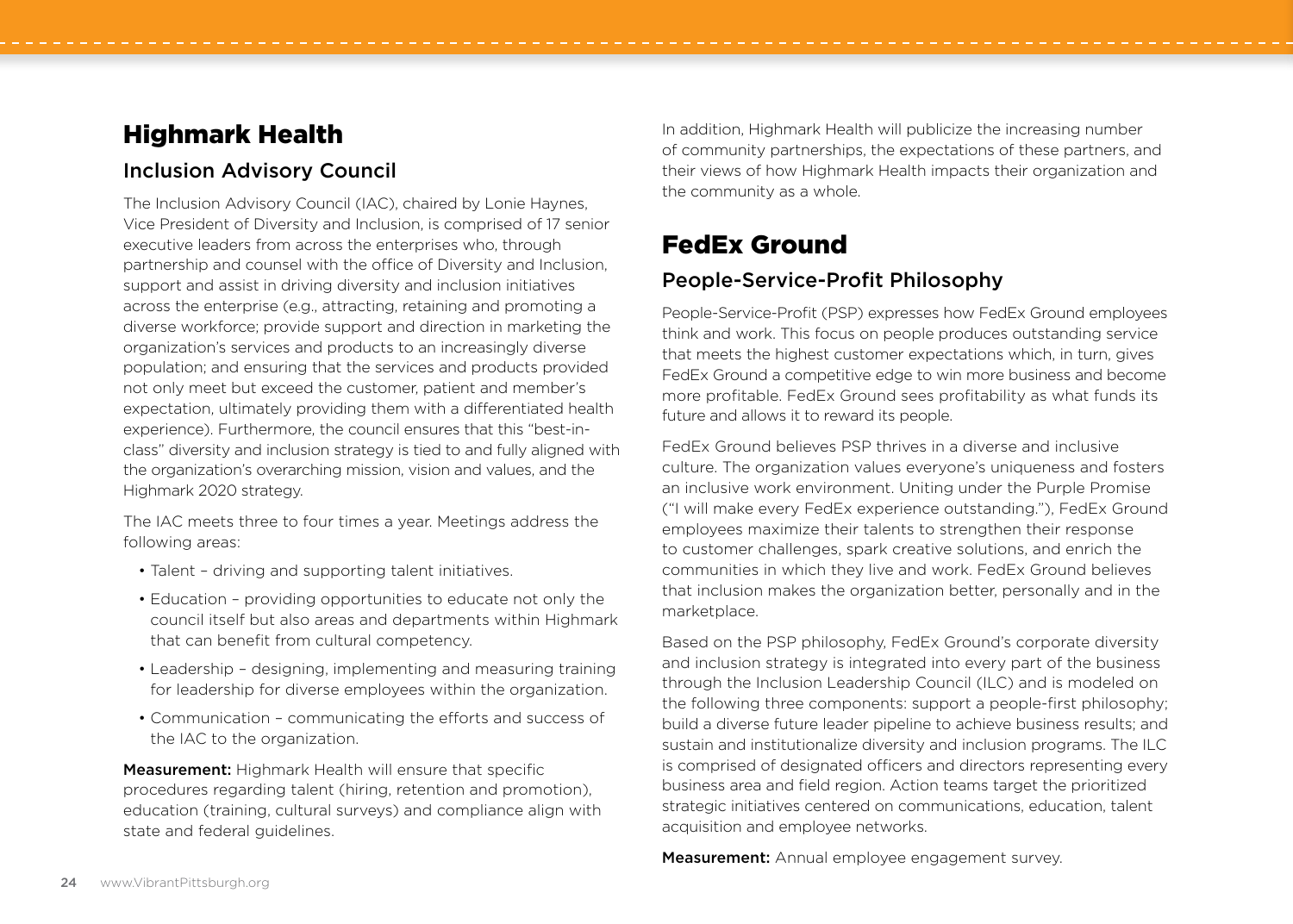## FedEx Ground

#### Vendor and Community Partners

Each year, FedEx Ground hosts Ground Green Week. During the week-long event, the Sustainability Department engages with internal and external partners to host a variety of activities designed to educate employees on the three E's of sustainability: Environment, Equity and Economics. The largest activity, the Green Fair, provides its partners with a platform to showcase their group and/or organization's community involvement and sustainable culture. Additionally, FedEx Ground works with vendors that share a similar belief of being responsible corporate citizens. Most recently, FedEx Ground cohosted several Ground Green Week activities with one of its long-time national vendor partners that is certified minority owned. Throughout the remainder of the year, the organization works with local partners to coordinate community engagement volunteer events in the region.

Measurement: A number of metrics are used to assess the success of the Ground Green Week event. These metrics include the number of event attendees (both employee and external partners), the weight/ volume of material recycled and/or donated by employees, and the number of volunteer hours logged for community service projects.



## University of Pittsburgh

### Diversity and Inclusion Certificate Program

The Diversity and Inclusion Certificate Program (DICP) was designed to reinforce the university's core values of diversity and inclusion through a series of six introductory level workshops open to all faculty and staff. The workshops address both individual behaviors and university policies that can create an environment of opportunity and success for all members of the university community. Participants leave these workshops with an increased awareness of the importance of diversity and inclusion.

#### Measurement:

- Total attendance for FY 2017 was 470 (all classes filled immediately; additional classes were added to accommodate wait lists).
- There were a total of 25 faculty and staff who completed the DICP in its first year and received certificates at an awards ceremony in June. Certificate recipients included faculty and staff from a wide range of workplaces within the university community and were joined at the ceremony by their supervisors.
- Creation of a DICP Web page and video, available at www.diversity.pitt.edu/education-training/diversity-andinclusion-certificate-program.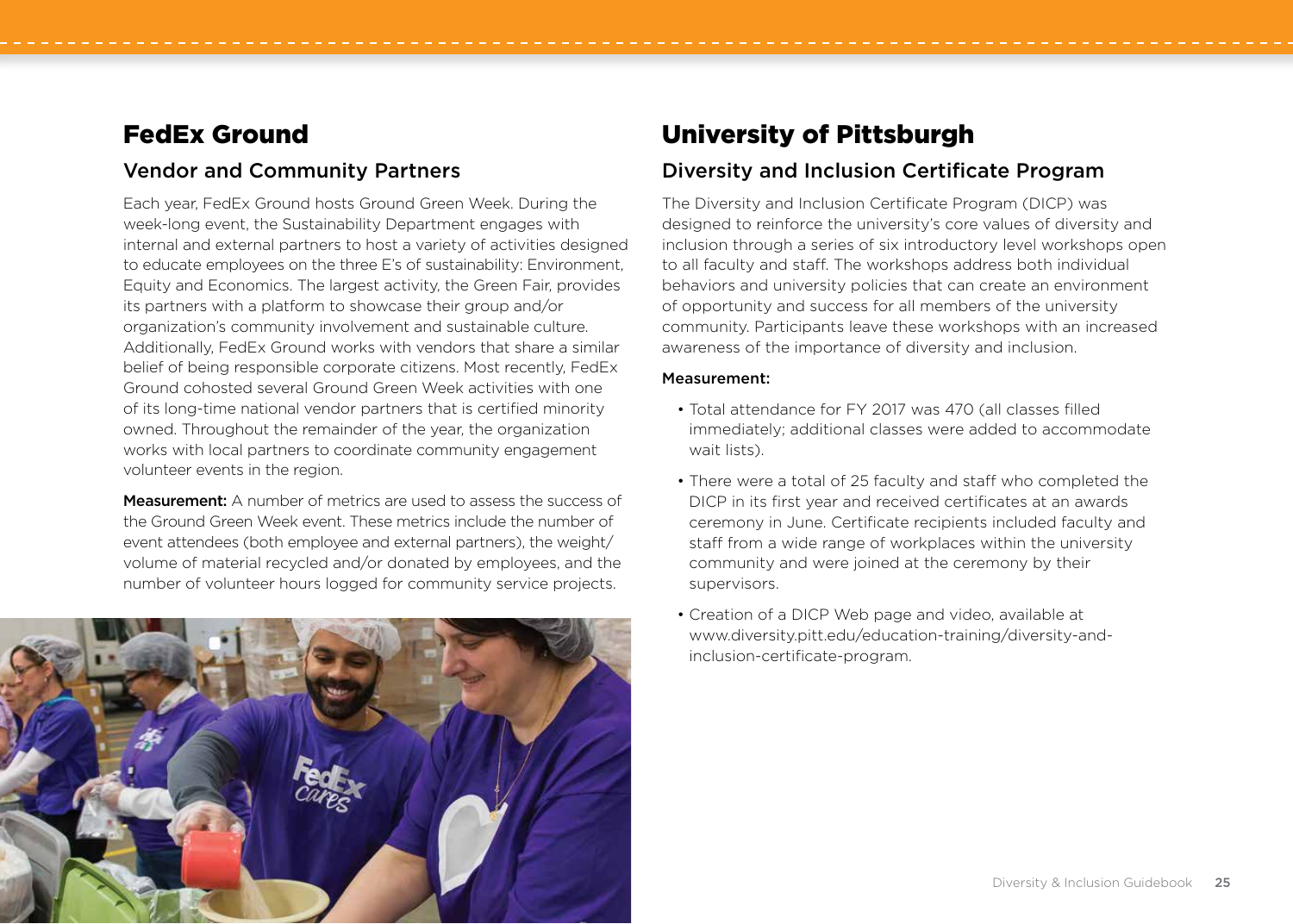'Researchers have found that **poorly** managing dimensions of the diversity climate has negative effects on employees of color, including lower job satisfaction, lower organizational commitment and higher levels of cynicism.

Regardless of written policies, it is the relationship between employees, especially supervisor/subordinate, that may substantially impact the productivity and retention rate of highly talented people of color. The findings suggest that organizations should invest more time in developing the cultural competencies of their leaders at a much deeper level than is often the case."

Buttner, E. Holly, Lowe, Kevin B., and Billings-Harris, Lenora. "Diversity climate impact on employee of color outcomes: does justice matter?", Career Development International, Vol. 15 Issue: 3 (2010), pp.239–258.

# Community College of Allegheny County

### We Are Civility Campaign

As part of on an institutional climate study review, CCAC examined morale, communication, leadership and support for diversity. As a result of an action plan to advance these initiatives, CCAC instituted a college-wide civility campaign to support crossinstitution dialogue and workplace camaraderie. This multicomponent, multi-step initiative was led by a cross-college leadership team anchored by the support of the Human Resources division. The campaign featured college-wide liaisons called Civility Ambassadors who promote positive communication, inclusive dialogue and work to propagate civility. At each of the college's locations, mindfulness and civil behaviors are encouraged and practiced. Employee recognition events, civility pledges, Mindful Monday events and other activities anchor this program. A primary focus of the CCAC Civility Campaign is a commitment to improving employee morale, positive thinking and affirming institutional belief that serving students is the greatest priority of the institution.

**Measurement:** Regular assessments, including surveys, help gauge the campaign's effectiveness and measure participation. Results from these surveys indicate improvement in employee morale, perceptions of civility and the institution's campus climate. Additionally, the campaign's Civility Ambassadors Program has received the National College and University Professional Association for Human Resources 2017 HR Innovation Award.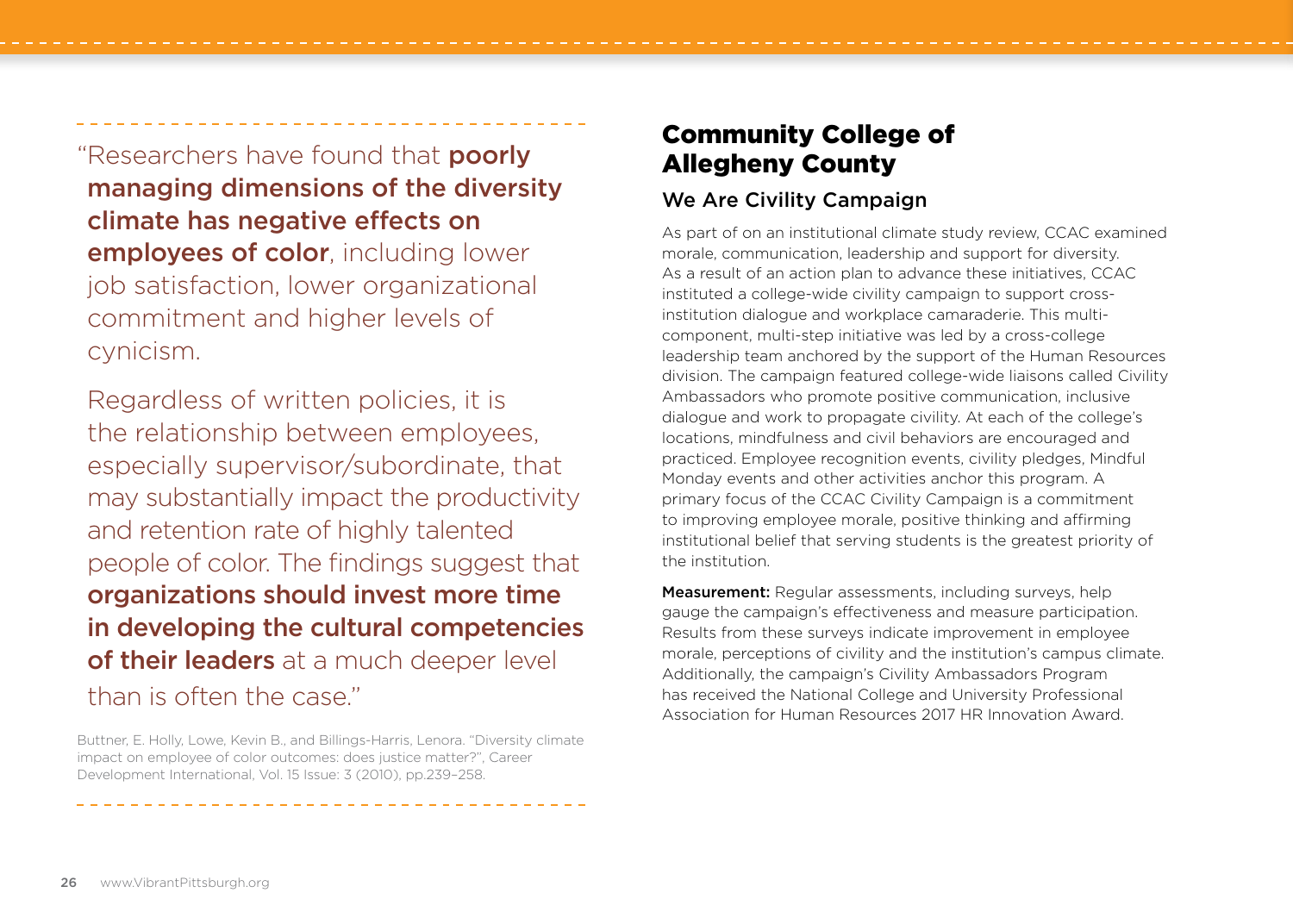## Allegheny County Airport Authority

#### Executive Leadership Realignment

Allegheny County Airport Authority's executive leadership team and CEO created a significant cultural shift forward by focusing on communication, customer centricity and employee engagement. Communication is key, with every CEO message and airport communication connecting and aligning with the organization's strategy, mission, vision & values.

**Measurement:** Daily successes have been evidenced through the strategic, consistent and clear messaging resonating with both internal and external communities. Employees are always informed of decisions internally before they are made public by holding employee meetings or through CEO messages, offering them the chance to voice questions or concerns directly to the CEO. Senior management is always available to employees so they feel their voices are heard, allowing bottom-to-top open communication. This communication plays a key role in employee engagement, ultimately affecting how the organization relays information and feelings about working at the airport to the public. This increases our employee engagement as evident by our growing engagement index.

For every 10 percent increase in racial and ethnic diversity on the senior executive team, earnings before interest and taxes rise .8 percent.



## Robert Morris University

### The Office of Diversity, Inclusion and Equity

A strong indicator of RMU's commitment to inclusion is the establishment of the Office of Diversity, Inclusion and Equity (ODIE). The ODIE proactively promotes a respectful and inclusive campus by providing intentional outreach, support and resources to champion diversity focused-initiatives and thoughtful leadership. The ODIE is positioned to be the strategic collaborator of choice for RMU students, employees, and community partners for diversity and inclusion-focused activities and initiatives.

#### Measurement:

- increased participation in diversity and inclusion-focused activities
- increased professional development activities for underrepresented student population
- increased awards and recognitions for diversity and inclusionfocused initiatives
- increased faculty/staff awards
- increased faculty/staff promotions
- annual increases in the university's investment in minority vendor spending

Diversity Matters, McKinsey & Company, 2015.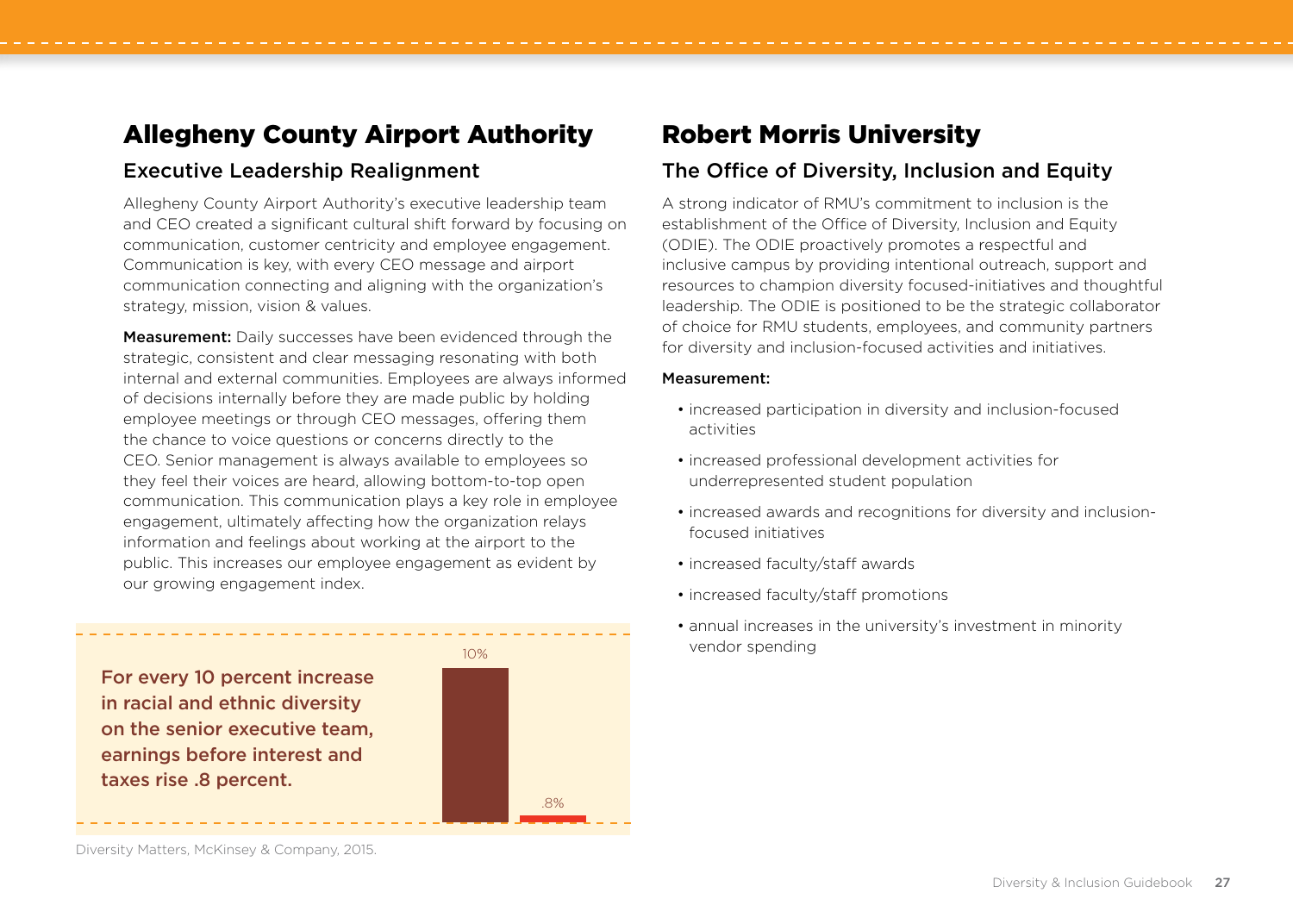## Duquesne University

#### Greater Pittsburgh Higher Education Diversity **Consortium**

At an executive level, the Greater Pittsburgh Higher Education Diversity Consortium (GPHEDC) includes more than 15 higher education, private and state institutions. The consortium was formed to assist and develop a more robust investment on critical issues impacting diversity and inclusion in the realm of higher education. Each fall and spring, the university provides a professional development conference and student conference, based on identified, collective needs. The following strategic areas are focused on by the consortium: climate, professional development support, diversity programming, data assessment and cross-institutional collaboration.

**Measurement:** Regular inventories of needs are assessed, with more than 60 participants on GPHEDC rosters. The areas of focus are assessed twice a year. Included in the areas are professional development activities and the fulfillment of workshops for students and professionals. In addition, larger initiatives that span across all membership institutions are assessed and undertaken. In coordination with other like-minded organizations in the region, such as the Pittsburgh Council of Higher Education and Vibrant Pittsburgh, the GPHEDC membership is approached more than 20 times per year for its input on surveys, rankings and initiatives that are related to promoting diversity and inclusion throughout the region.



"In an increasingly diverse world, the more diverse the region, the more appeal it holds for companies looking to relocate or expand and the easier it becomes to attract new talent of all races and ethnicities."

Pittsburgh Regional Diversity Survey, 2016.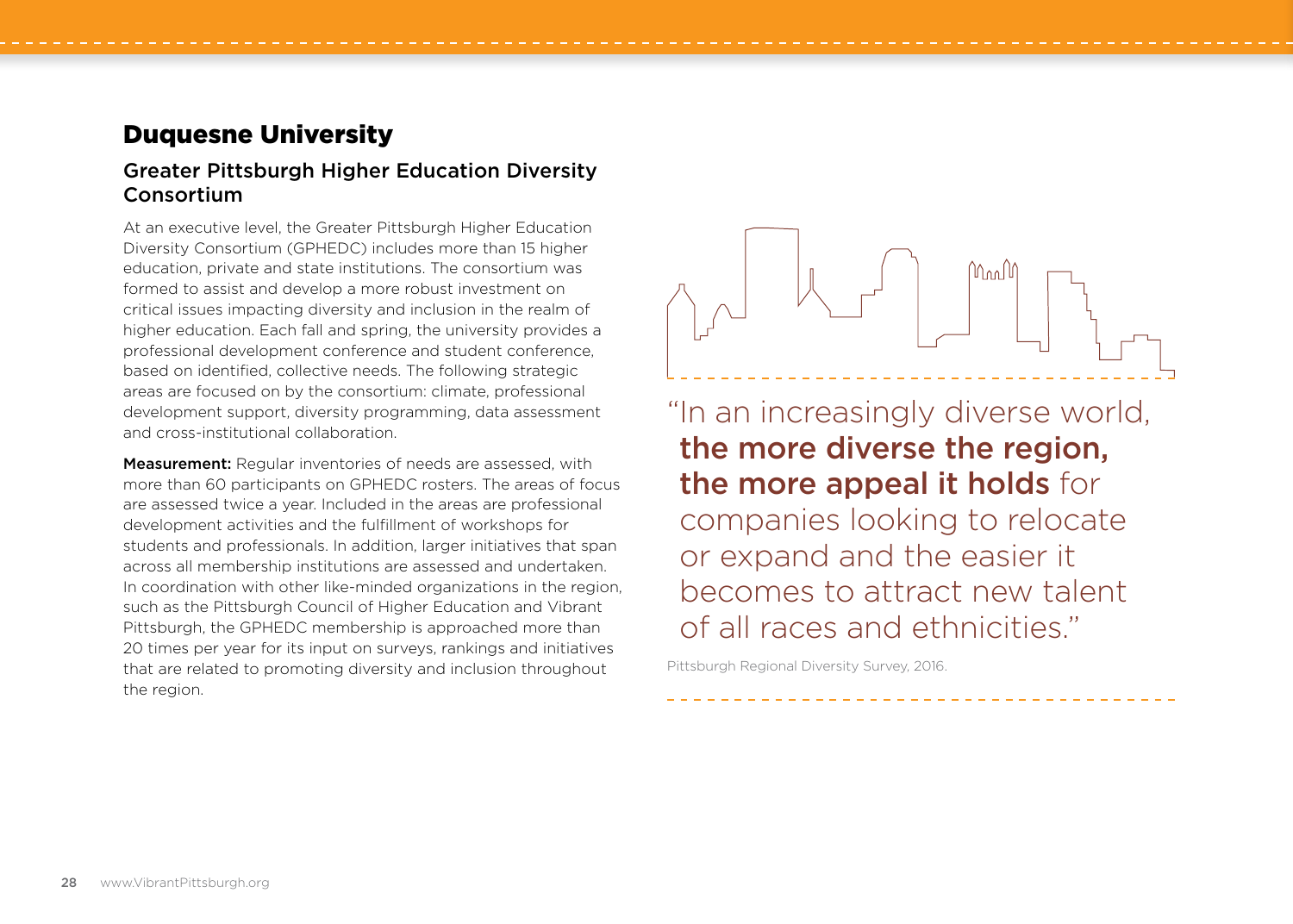## JOIN VIBRANT PITTSBURGH'S MEMBERSHIP COMMUNITY

| Alcoa                                               |
|-----------------------------------------------------|
| <b>Allegheny County</b>                             |
| <b>Allegheny County Airport Authority</b>           |
| <b>Allegheny Housing Rehabilitation Corporation</b> |
| American Eagle Outfitters, Inc.                     |
| Arconic                                             |
| <b>Bayer</b>                                        |
| <b>BNY Mellon</b>                                   |
| <b>Children's Museum of Pittsburgh</b>              |
| City of Pittsburgh                                  |
| <b>Community College of Allegheny County</b>        |
| <b>Deloitte</b>                                     |
| <b>Edward Marc Brands, Inc.</b>                     |
| <b>Federal Home Loan Bank of Pittsburgh</b>         |

FedEx Ground Highmark Health Jones Lang LaSalle Brokerage Koppers Mylan Peoples Natural Gas Pittsburgh Ballet Theatre PITT OHIO Pittsburgh Post-Gazette PNC Pressley Ridge Propel Schools Rivers Casino

Robert Morris University TeleTracking Technologies The Ellis School The Pittsburgh Cultural Trust The Pittsburgh Pirates The Pittsburgh Promise University of Pittsburgh UPMC Urban Redevelopment Authority of Pittsburgh VisitPITTSBURGH Westmoreland County Community College WESCO Distribution

#### VIBRANT PITTSBURGH BOARD MEMBERS

#### Executive Committee

Co-Chair — Quintin Bullock, President, Community College of Allegheny County Co-Chair — Sunil Wadhwani, Managing Director, SWAT Capital

Treasurer — Frederick Thieman, Henry Buhl, Jr. Chair for Civic Leadership, The Buhl Foundation

Vice President and Secretary — Gabriella Gonzalez, Ph.D., Senior Social Scientist, RAND Corporation

Jeffrey W. Spear, Partner, Duane Morris, LLP Caitlin McLaughlin, Executive Vice President, Director of Total Rewards & Talent Acquisition, PNC Financial Services

#### Members

Robert Agbede, President and CEO, Chester Engineers Justice (Retired) Cynthia Baldwin, Mediator and Arbitrator

Patricia E. Beeson, Provost and Senior Vice Chancellor, University of Pittsburgh

Kenya Boswell, President, BNY Mellon Foundation of Southwestern Pennsylvania

Itha Cao, Policy Analyst, Office of Mayor William Peduto, Bureau of Neighborhood Empowerment

Candi Castleberry-Singleton, Vice President, Intersectionality, Culture and Diversity, Twitter

Kent G. Clifton, Divisional Vice President,  $AXA$  Advisors,  $HC$ 

Rich Fitzgerald, County Executive, Allegheny County

John Galley, Senior Vice President/Chief Human Resources Officer, UPMC

William P. Getty, President, Claude Worthington Benedum Foundation

Saleem Ghubril, Executive Director,

The Pittsburgh Promise

Linda Guest, Senior HR Manager, Pittsburgh Post-Gazette

Stefani Pashman, CEO, Allegheny Conference on Community Development William Peduto, Mayor, City of Pittsburgh Allyce Pinchback, Founder and CEO, Pinchback Consulting, LLC John Skowron, Global Consulting/Public Sector Leader, Deloitte Consulting, LLP Stephen Spolar, Vice President of Human Resources and Labor Relations, Block Communications William Strickland, President/CEO Manchester-Bidwell Corporation Marcus S. Thompson, Relationship Manager, PNC Bank – Private Client Group Sala Udin, Board Member, Pittsburgh Public **Schools** Lara Washington, President, Allegheny Housing Rehabilitation Corporation

#### President and CEO

Melanie Harrington, Esquire